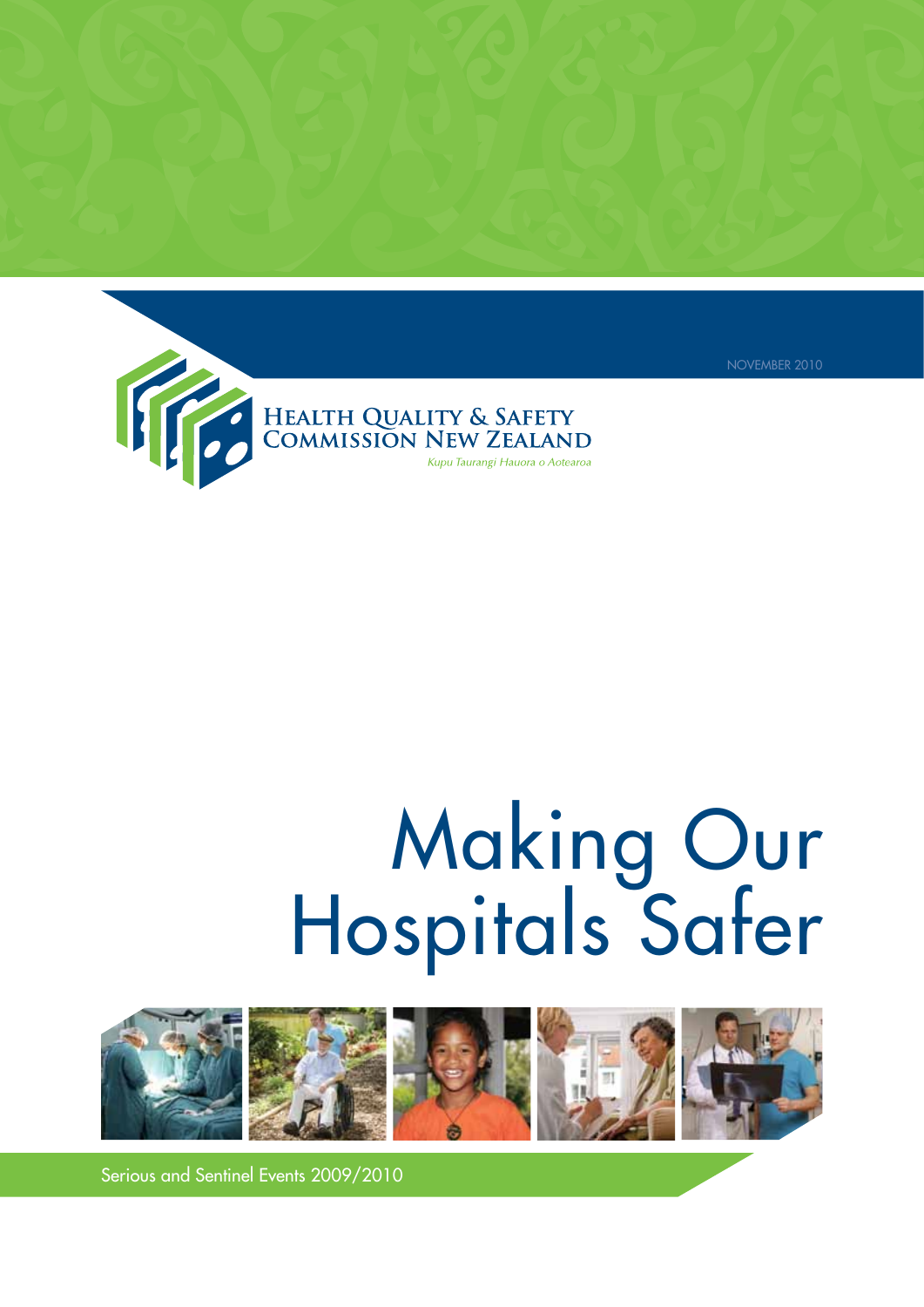

This report was prepared by the Health Quality & Safety Commission based on data and information provided by District Health Boards (DHBs).

Thanks go to those in DHBs and the Ministry of Health who have collectively contributed to the development of this report.

Citation: Health Quality & Safety Commission. 2010. *Making Our Hospitals Safer: Serious and Sentinel Events 2009/2010.* Wellington: Health Quality & Safety Commission.

Published in November 2010 by the Health Quality & Safety Commission, PO Box 5013, Wellington.

ISBN 978-0-477-10330-5 (print) ISBN 978-0-477-10331-2 (online)

This document is available on the Health Quality & Safety Commission website at: www.hqsc.govt.nz

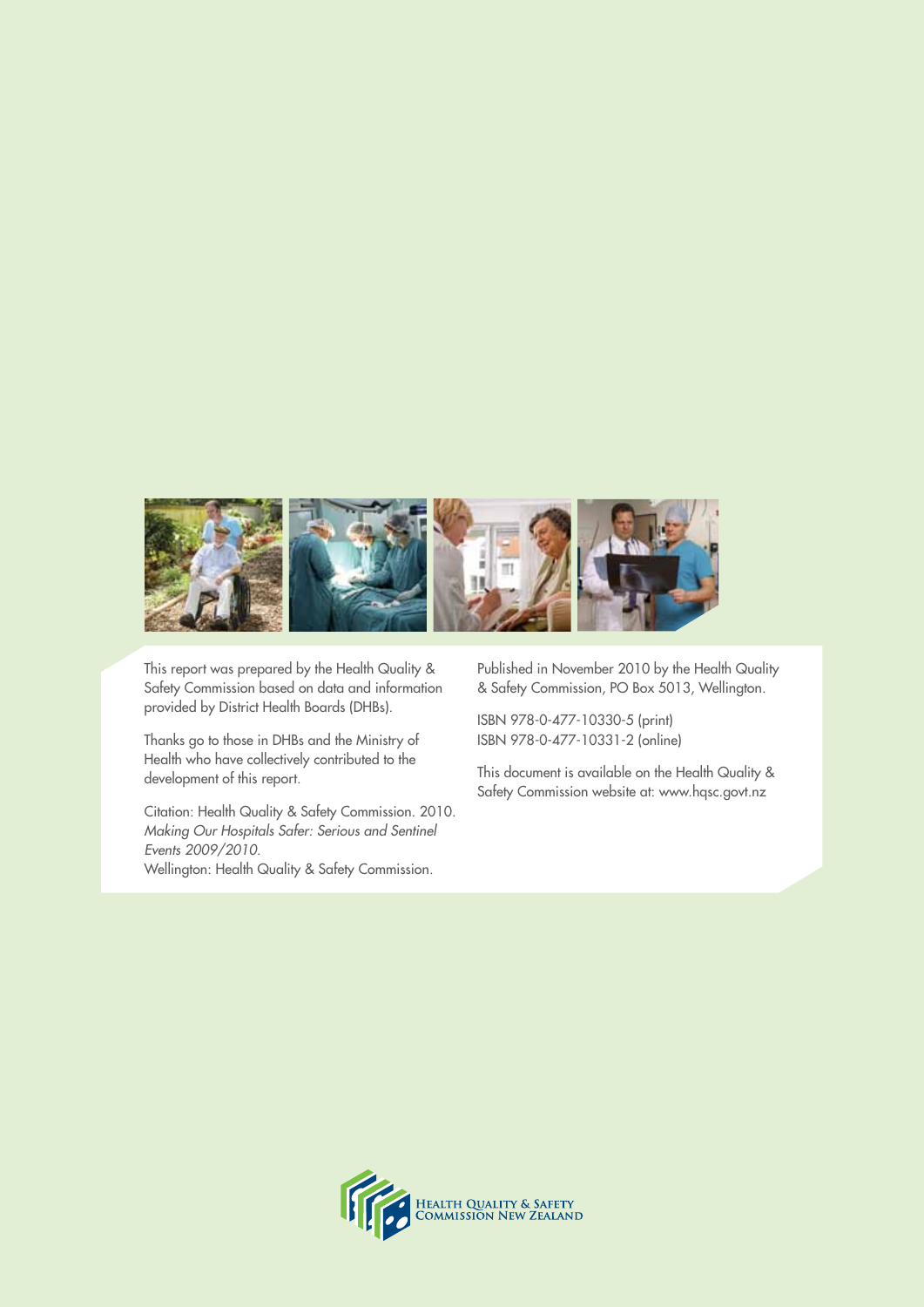## Foreword



Quality and safety are the cornerstones of a trusted, effective and efficient health and disability system. The Government has created an independent Health Quality & Safety Commission to provide an appropriate focus on quality and safety. An interim Board has been established to allow this important work to begin, and the Commission will be formally established as a Crown entity in leaislation by the end of 2010.

The Commission is responsible for assisting providers across the health and disability sector (public and private) to improve service safety and quality and therefore outcomes for all who use these services in New Zealand.

One responsibility of the Commission is to report on serious and sentinel events. These events are traumatic, and indeed often tragic, for the patients involved and their families, distressing for clinical staff, and costly for the health care system and society as a whole. The human cost of these events is too high and they divert resources from other pressing health needs.

While we cannot go back in time and prevent particular events described in this report, we can – and must – learn from them and reduce the likelihood of this kind of avoidable harm in the future.

of ways including by our Health and Disability Commissioner or through the internal procedures of our hospitals.

However, the occurrence of the same types of event over and over again strongly suggests problems that lie primarily in the systems and processes used in providing health care. The vast majority of the incidents reported here do not have a single cause and are not the fault of one individual. It follows that a focus on simply punishing people not only would be unjust in many cases, but more importantly would do little to improve safety in the future.

In particular, we depend on open disclosure, both for learning and for the sake of the patients and families who rightly want to know what went wrong, as well as what will be done to prevent recurrences and reduce the risk of harm to patients in the future.

The occurrence of the same types of event over and over again strongly suggests problems that lie primarily in the systems and processes used in providing health care

This is the fourth year in which District Health Boards (DHBs) have publicly reported events of this type. The number of events reported depends primarily on the completeness of reporting: encouragingly, this appears to be improving. The trends within the reported events are clear and consistent – each year the largest categories are falls, and failures in clinical management. Also, a significant number of events relate to medication errors and suicides.

In a very few cases a discipline process is called for. Such cases can be identified and addressed in a range Willingness to disclose is enhanced by a just culture in which the public can know that genuinely blameworthy behaviour will be subject to appropriate sanction, but health care workers can be confident that simple human error, honestly admitted by people who have been trying their best, will not be treated as blameworthy. The purpose of events reporting is to learn from these events and avoid them in the future.

This report includes a section on changes that have been made as a result of the lessons learnt from events reported over the last two years. There have been a number of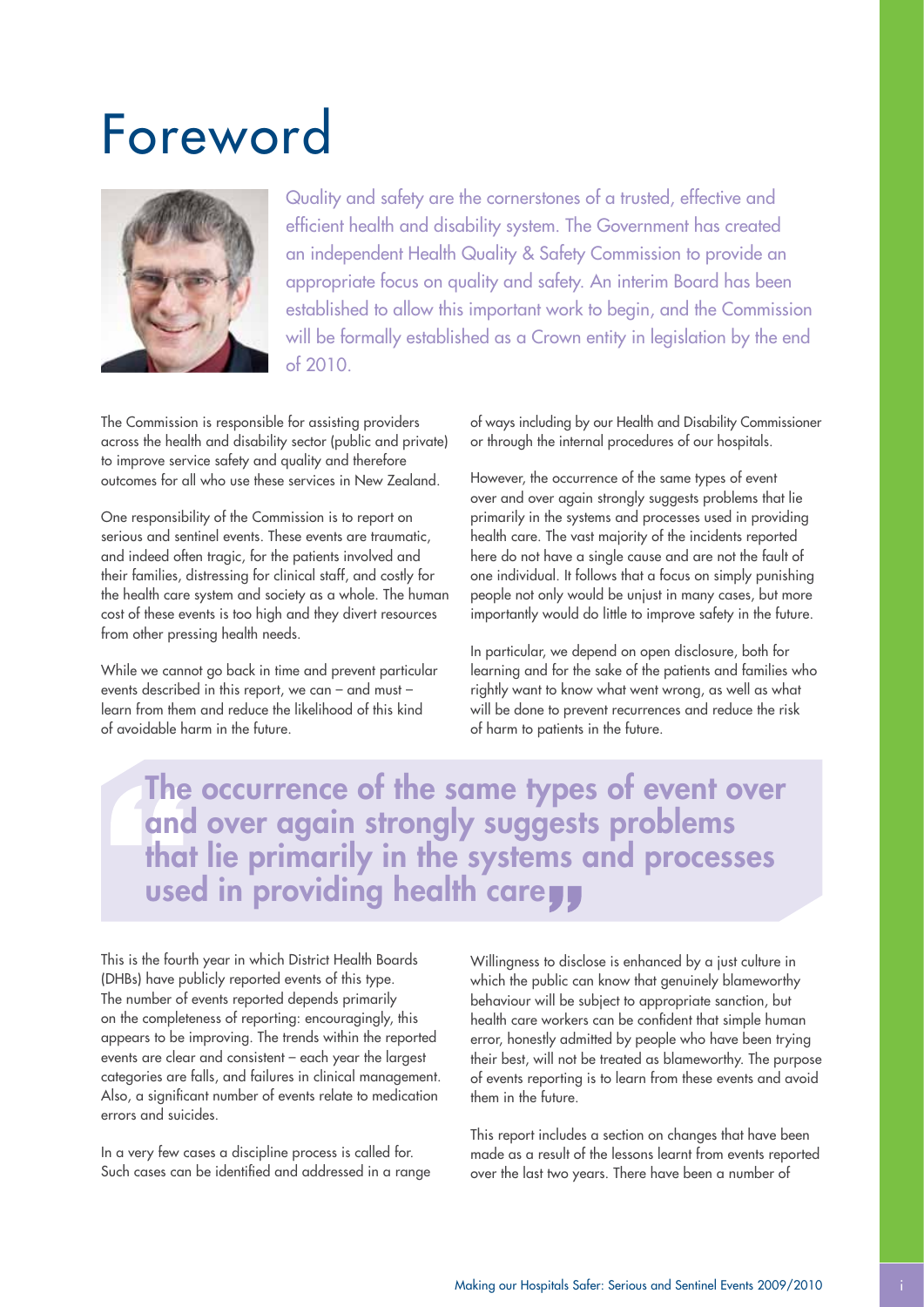## It is pleasing to note some DHBs and private hospitals are introducing specific programmes and changes to make real improvements in patient safety **y**

pleasing improvements. The uptake of the World Health Organization's Safe Surgery Checklist is very gratifying: events related to the wrong patient, site or procedure are substantially lower this year than in previous reports. Incident reporting itself has also improved, with more extensive follow-up, reporting of findings, and efforts to identify root causes for action.

It is also pleasing to note some DHBs and private hospitals are introducing specific programmes and changes to make real improvements in patient safety. Next year the Commission will acknowledge the most effective responses to this year's reported incidents through an awards process, to be announced in more detail soon.

The health care system in New Zealand is already relatively safe and efficient in a world context, but we can and must make it better. Improving its safety and efficiency will require action and engagement at all levels. Although this report focuses on events that occurred in our DHB hospitals, the private sector is another essential part of our health services, so we have mentioned positive actions private providers have taken recently to improve safety. We believe that every New Zealand health care worker, whether in a hospital or in primary care and whether in the public or the private sector, wants safe, effective and efficient care for every patient.

The Government has clearly signalled its commitment to the importance of quality and safety in health care by establishing the new Commission. It has also invested in ongoing programmes to improve medication management, surgical site infection surveillance and other initiatives to improve our health care system.

However, this report clearly indicates there is no room for complacency. The onus is on every one of us who serves New Zealand's patients to redouble our efforts to ensure safe and effective patient care. Reading this report is obviously part of that responsibility. Unless they see the data and read the stories behind this report, it is easy for health care workers to be lulled into a false sense of security. These events (or accidents like them) could happen to any health care worker, so we are making sure all know about this report and receive the key messages in a short and focused format.

Reading the full report and reviewing the full list of adverse events (available at www.hqsc.govt.nz) is highly motivating. I believe that, after reading these moving stories, every health care worker will be even more determined to do his or her utmost to reduce avoidable patient harm in 2011.

I welcome feedback on the report and the matters discussed in it. Feedback can be emailed to info@hqsc.govt.nz.

Professor Alan Merry, ONZM *Chair Interim Board, Health Quality & Safety Commission*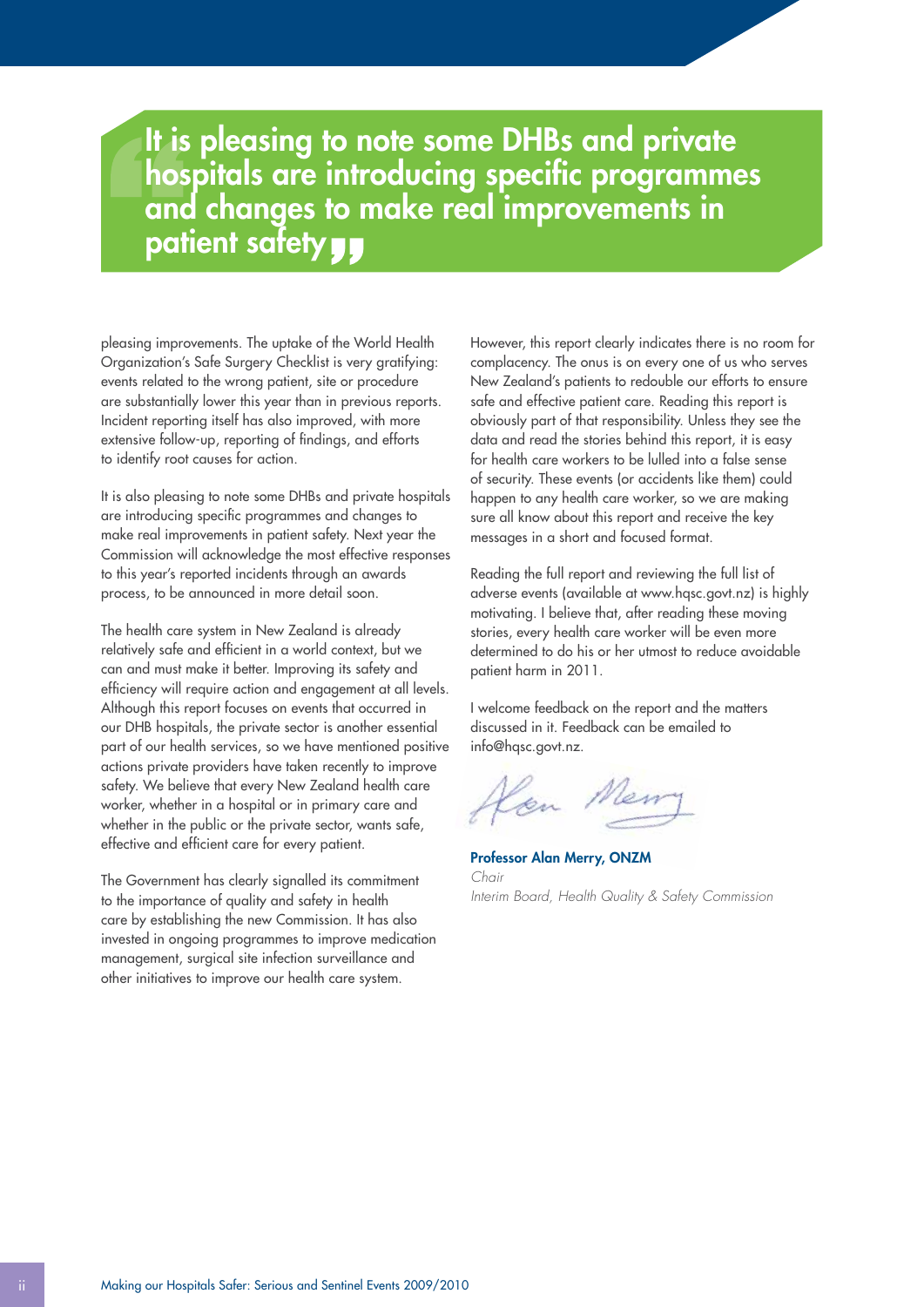## **Contents**

| Foreword                                                                                                                                                                                                                 | Ť              |
|--------------------------------------------------------------------------------------------------------------------------------------------------------------------------------------------------------------------------|----------------|
| <b>Executive Summary</b>                                                                                                                                                                                                 | V              |
| <b>Introduction</b>                                                                                                                                                                                                      | 1              |
| UNDERSTANDING THE REPORT                                                                                                                                                                                                 | $\sqrt{2}$     |
| Serious and Sentinel Events 2009/2010                                                                                                                                                                                    | 3              |
| <b>TYPES OF EVENTS</b>                                                                                                                                                                                                   | 4              |
| <b>MAIN EVENT CATEGORIES</b>                                                                                                                                                                                             | 6              |
| Falls                                                                                                                                                                                                                    | 6              |
| Clinical management                                                                                                                                                                                                      | 6              |
| Suicide                                                                                                                                                                                                                  | $\overline{7}$ |
| <b>Learning from Reporting</b>                                                                                                                                                                                           | 8              |
| PREVENTING FALLS                                                                                                                                                                                                         | 8              |
| Clinical practice points                                                                                                                                                                                                 | 8              |
| DHB examples                                                                                                                                                                                                             | 9              |
| More information about preventing falls                                                                                                                                                                                  | 9              |
| <b>SAFER SURGERY</b>                                                                                                                                                                                                     | 10             |
| Clinical practice points                                                                                                                                                                                                 | 11             |
| Using the WHO Safe Surgery Checklist: DHB example                                                                                                                                                                        | 11             |
| More information about the Safe Surgery Checklist                                                                                                                                                                        | 11             |
| <b>IMPROVING CLINICAL MANAGEMENT</b>                                                                                                                                                                                     | 12             |
| Clinical practice points                                                                                                                                                                                                 | 12             |
| DHB examples                                                                                                                                                                                                             | 13             |
| REDUCING MEDICATION ERRORS                                                                                                                                                                                               | 15             |
| Standardising medication chart                                                                                                                                                                                           | 15             |
| Reconciliation of drugs process                                                                                                                                                                                          | 15             |
| DHB examples                                                                                                                                                                                                             | 16             |
| More information about reducing medication errors                                                                                                                                                                        | 17             |
| <b>Appendices</b><br>Appendix I: Definitions<br>Appendix II: DHBs Using the World Health Organization Safe Surgery Checklist in Some or All Hospitals<br>Appendix III: Members of the Health Quality & Safety Commission | 18<br>19<br>20 |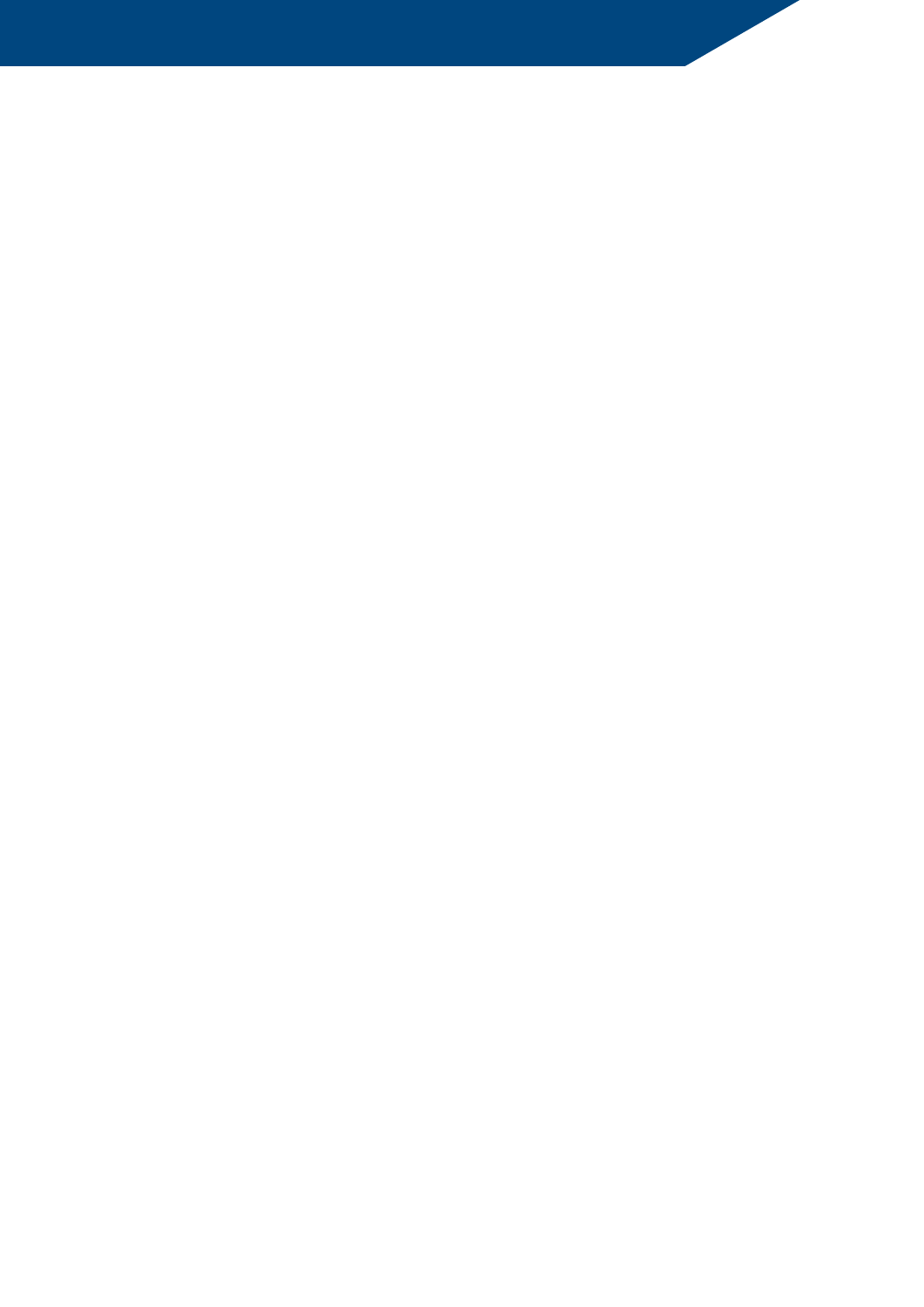# Executive Summary

This report presents the fourth release of the serious and sentinel events information provided by District Health Boards (DHBs). Each year DHBs report on events that are actually or potentially preventable.

## New Zealand has an excellent health system by international standards and the vast majority of patients are treated safely and effectively y

A serious adverse event is one that requires significant additional treatment, but is not life threatening and has not resulted in a major loss of function. A sentinel adverse event is life threatening or has led to an unanticipated death or major loss of function.

New Zealand has an excellent health system by international standards and the vast majority of patients are treated safely and effectively. However, for a small number of people, events happen that cause harm, or have the potential to cause harm. Any serious harm that does occur is a personal tragedy for a patient and his or her loved ones. Learning from these incidents is essential if we are to continually improve the safety and quality of care provided by our hospital services.

#### **FINDINGS**

For the 2009/2010 fiscal year DHBs reported that 374 people treated in their hospitals were involved in a serious or sentinel event that was actually or potentially preventable.

Of this total, 127 people died during admission or shortly afterwards, though not necessarily as a result of the event. Half (64) of these deaths occurred through suicide.

Over the same period, 998,390 people were treated and discharged by hospital staff – 391,265 day patients and 607,125 inpatients. There were also over 1.7 million outpatient discharges.

Falls (34%), clinical management problems (33%) and suicides (17%) were the three most commonly reported serious and sentinel events for 2009/10. These were also the biggest categories for serious and sentinel events reported for 2008/09.

#### Learning from reporting

DHBs and other providers have undertaken a number of excellent initiatives in response to reporting in previous years. The level and detail of incident reporting has improved, reflecting real engagement by our hospitals in the importance of working openly to reduce patient harm. Other positive changes include:

- most DHBs (and a number of private hospitals) have adopted the World Health Organization's Safe Surgery Checklist
- many DHBs have instituted or improved comprehensive falls prevention programmes
- **f** clinical management has been improved in a number of ways, including through the adoption of early warning systems to detect deterioration in a patient's condition in time to begin treatment
- booking and referral processes have been improved
- a standardised medication chart is about to be introduced throughout New Zealand to reduce medication errors with regard to adult inpatients
- a standardised process to reconcile medicines and reduce medication errors at the point of handover of patient care is planned for all DHBs and has already been adopted by some (and by some private hospitals).

This report includes examples of how DHBs have introduced such changes to make real improvements in patient safety. Next year's report will increase the emphasis on those providers who have responded to the challenge of making our health care safer.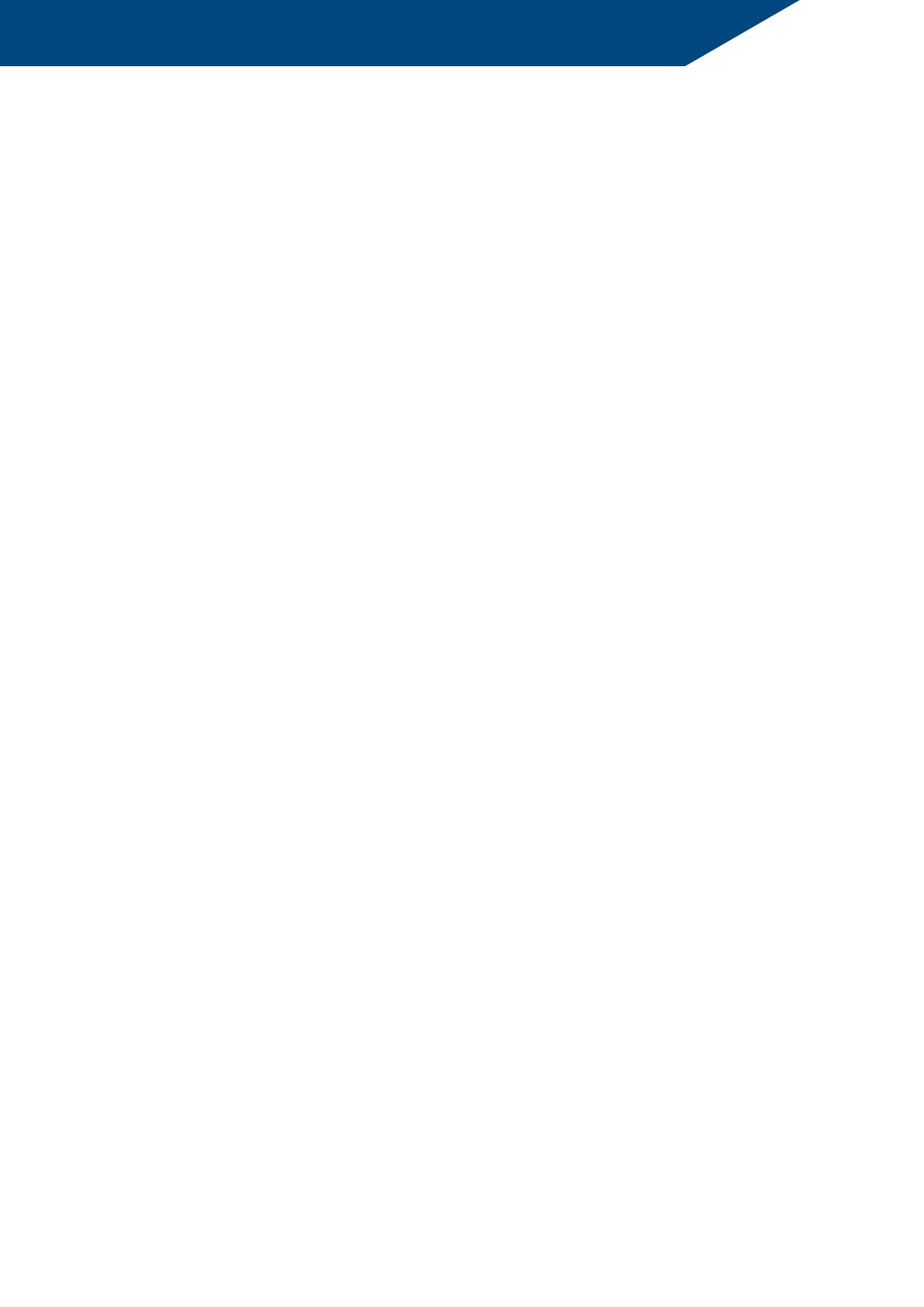# Introduction

For the past three years an annual summary of the serious and sentinel events that have occurred in our hospitals has been released. This is the fourth such report. The information contained in these reports is provided by District Health Boards (DHBs) on a voluntary basis. This report covers events that occurred between 1 July 2009 and 30 June 2010.

A serious adverse event is one that requires significant additional treatment, but is not life threatening and has not resulted in a major loss of function. A sentinel adverse event is life threatening or has led to an unanticipated death or major loss of function. A list of definitions used in this report can be found in Appendix I.

International experience with event reporting shows that the process of increasing awareness often results in a rise in the number of events reported. For this reason, the number of events reported in New Zealand has risen since this process began and may well continue to rise over the next few years. That experience also tells us that patterns of reporting may change over time and will differ between organisations, reflecting a range of local factors. Thus the total number of incidents is not the focus of this report; rather, it is changes in patterns, and how we might learn to prevent similar incidents in the future.

This year we report for the first time on events in a new category – health care acquired infection. Infections that have been contracted in the health care system are a significant problem worldwide, and reducing these infections has been identified as a priority internationally.

The Quality Improvement Committee began a programme to address health care acquired infections and the Commission will continue with this work.

Contained within the findings of events reported by DHBs are several recurring themes. These themes include, but are not confined to:

 $\blacktriangleright$  failure to recognise clinical deterioration in patients, underestimating the severity of a patient's condition, and a lack of supervision of junior staff, or less experienced staff, by senior colleagues

The total number of incidents is not the focus of this report; rather, it is changes in patterns, and how we might learn to prevent similar incidents in the future yy

For the 2009/10 fiscal year, DHBs reported that 374 people treated in their hospitals were involved in a serious or sentinel event that was actually or potentially preventable. Of this total, 127 people died during admission or shortly afterwards, though not necessarily as a result of the event. Almost half (64) of these deaths were due to suicide.

Falls (34%), clinical management problems (33%) and suicide (17%) were the three most commonly reported serious and sentinel events for 2009/10. These proportions are broadly similar to previous years: in 2008/09, for example, 39% of events reported were clinical management problems, 27% were falls and 12% were suicide.

- medication errors, including mistakes arising from illegible prescriptions and from failures to question incorrect doses, even when these seem exceptionally high or low, and the dispensing of medication by inexperienced staff
- poor communication, including inadequate handover processes, unclear processes and guidelines, and lack of proper orientation for new staff
- $\blacktriangleright$  failures in referral and recall processes, resulting in delayed diagnosis and delayed treatment, leading to increased patient morbidity or death
- inadequate staff knowledge of and adherence to written policies and treatment guidelines, highlighting the need for more effective staff education, clearer documentation and more effective supervision
- inappropriate staff mix on 'acute' wards and units.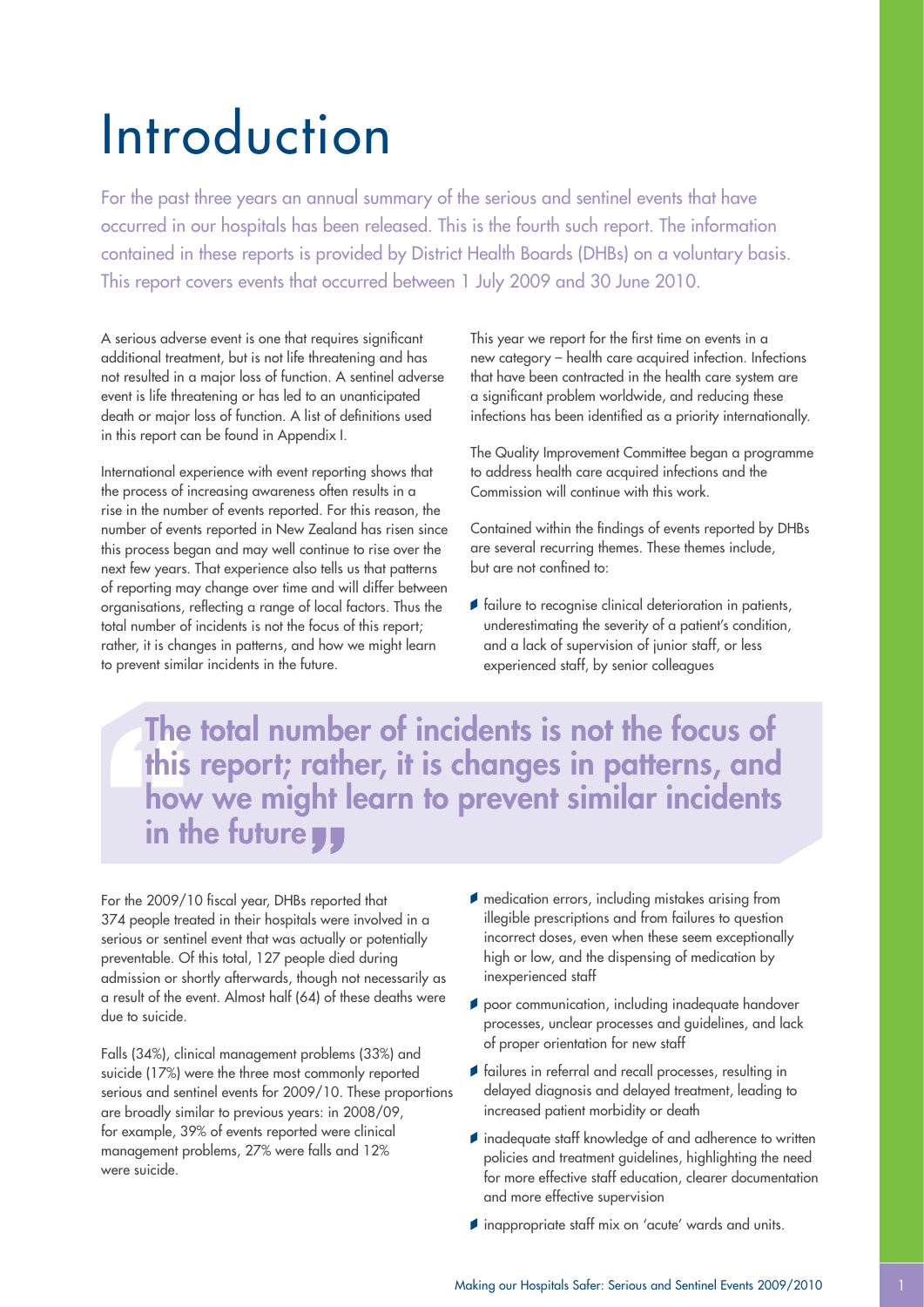This increase in the number of reported events was expected and, as noted in last year's report, this trend is likely to continue as reporting systems continue to improveyy

### UNDERSTANDING THE REPORT

The following context is crucial to understanding and interpreting the data in this report.

- The increase in reported events compared with last year suggests the systems for capturing and reporting events are improving. It does not necessarily mean the number of events is increasing.
- **This increase in the number of reported events was** expected and, as noted in last year's report, this trend is likely to continue as reporting systems continue to improve. This increase is consistent with international experience and research, and is in fact an important outcome of event reporting systems.
- **The international literature does not support the use** of the number or rate of reported events as a way of judging a hospital's safety as there is considerable variation in the rates of reporting, not just in the rate of events.
- The number of events in some hospitals is very small, so an increase by one event can have a large statistical impact.
- The report does not capture all events in hospitals, only those considered serious or sentinel.
- Information on the events documented in the DHB reports is provided through a voluntary reporting process. DHBs reporting the most events in the greatest detail may have better local systems for reporting and investigating events, and perhaps a superior safety culture. A low rate of events reported by a DHB may indicate under-reporting and under-investigation of matters that go wrong; conversely, it may reflect the outcome of a very successful risk management programme – or a combination of both.



## The international literature does not support the use of the number or rate of reported events as a way of judging a hospital's safety yy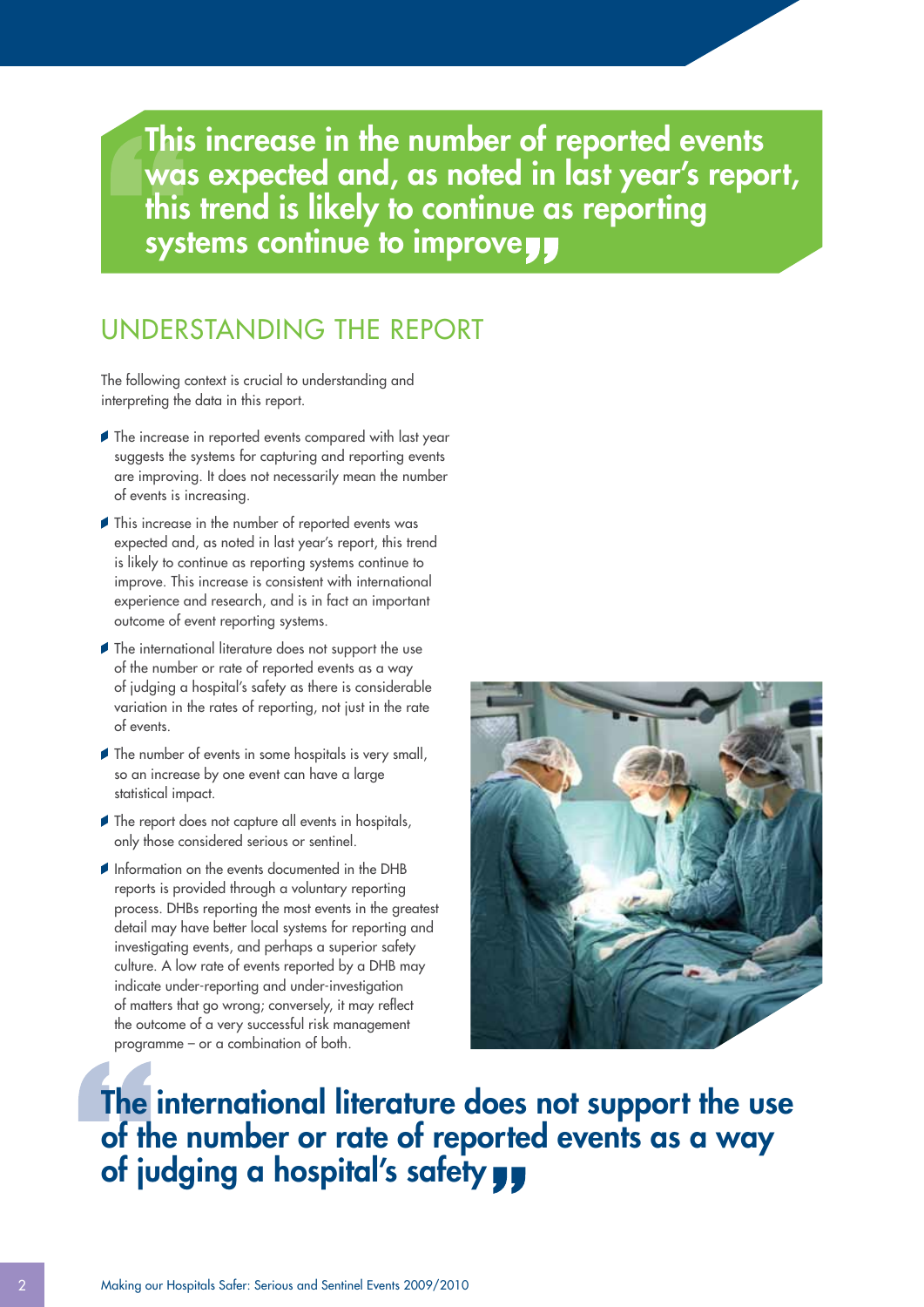# Serious and Sentinel Events 2009/2010

Table 1 shows each DHB's serious and sentinel events from the past three years of reporting. It should be noted that the increase in the number of reported events was expected and that the trend is likely to continue as reporting systems improve.

| <b>DHB</b>         | Number of reported serious or sentinel events |                |                |
|--------------------|-----------------------------------------------|----------------|----------------|
|                    | 2007/08                                       | 2008/09        | 2009/10        |
| Northland          | 5                                             | $\overline{7}$ | $\overline{4}$ |
| Waitemata          | 11                                            | 20             | 17             |
| Auckland           | 30                                            | 31             | 32             |
| Counties Manukau   | 23                                            | 29             | 38             |
| Waikato            | 36                                            | 60             | 52             |
| Bay of Plenty      | 5                                             | 5              | 13             |
| Lakes              | $\acute{\rm{o}}$                              | $\mathfrak{Z}$ | $\overline{7}$ |
| Tairawhiti         | 3                                             | $\overline{7}$ | 3              |
| Taranaki           | $\overline{\phantom{a}}$                      | $\overline{2}$ | $\overline{7}$ |
| Whanganui          | $\overline{\mathcal{A}}$                      | $\overline{7}$ | 9              |
| Hawke's Bay        | $\overline{7}$                                | 5              | 9              |
| MidCentral         | $\overline{2}$                                | 8              | 18             |
| <b>Hutt Valley</b> | $\overline{\phantom{a}}$                      | 10             | 12             |
| Wairarapa          | $\overline{2}$                                | 2              | $\overline{4}$ |
| Capital & Coast    | 16                                            | 22             | 18             |
| Nelson Marlborough | 5                                             | 6              | 1              |
| <b>West Coast</b>  | 11                                            | $\overline{2}$ | $\overline{4}$ |
| Canterbury         | 41                                            | 44             | 69             |
| South Canterbury   | 12                                            | $\overline{7}$ | 9              |
| Otago              | $\overline{7}$                                | 20             | 39             |
| Southland          | 18                                            | 11             | 9              |
| <b>Total</b>       | 258                                           | 308            | 374            |

#### Table 1: Sentinel or serious events, by DHB, 2007 to 2010\*

\*Reporting years are July 2007 to June 2008, July 2008 to June 2009, and July 2009 to June 2010.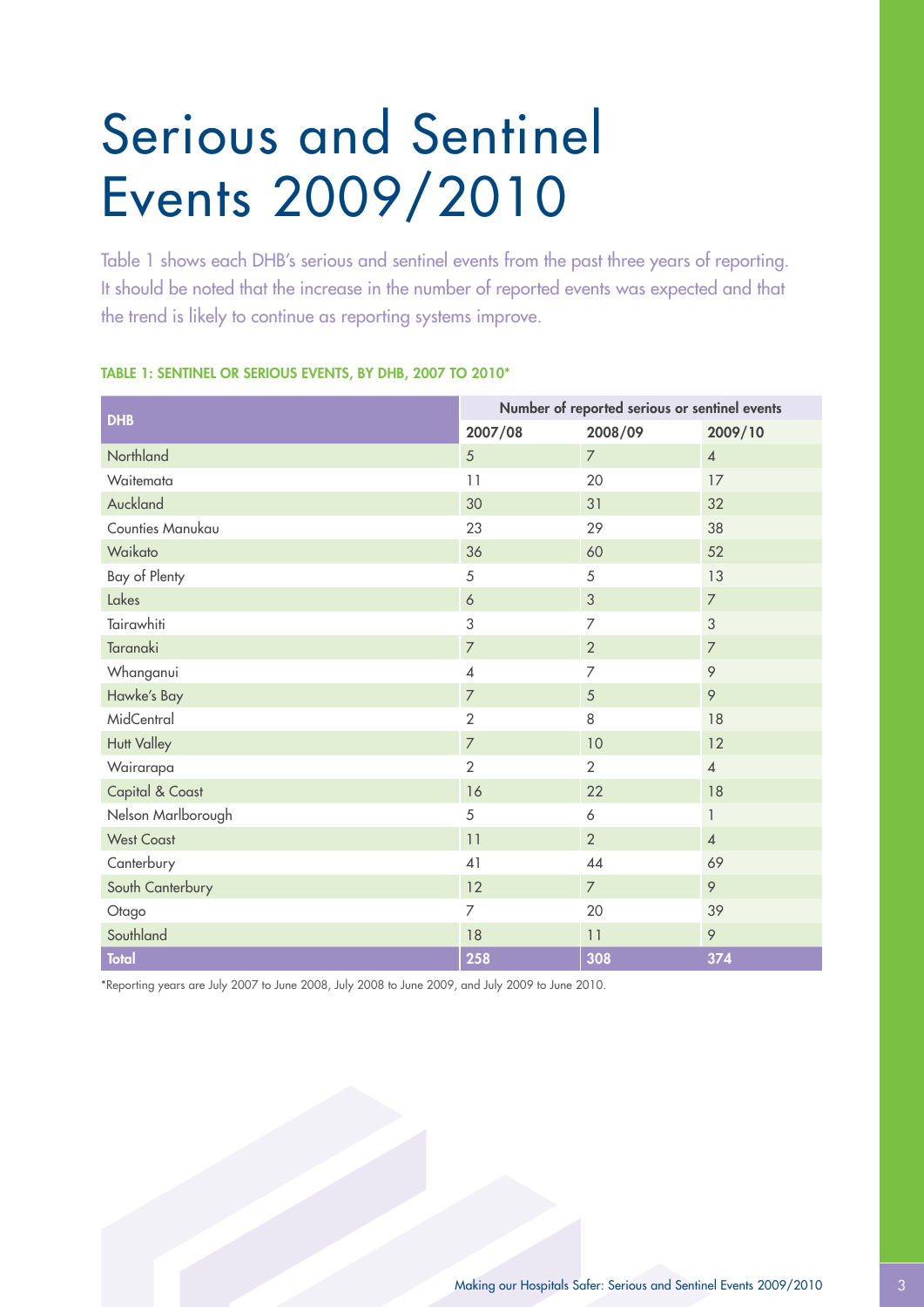### TYPES OF EVENTS

Tables 2 and 3 and Figures 1 and 2 summarise the nature and type of events recorded. As DHBs are still making the transition to recording information using a standardised national approach, there remains some variability in the data collected. These data should therefore be regarded as an indication of the most significant categories of events. They show that the most common events are in the categories of falls, clinical management and suicide.

| Category                                                | 2007/08             | 2008/09                  | 2009/10        |
|---------------------------------------------------------|---------------------|--------------------------|----------------|
| Wrong patient, site, procedure                          | 19                  | 11                       | 5              |
| Retained instruments or swabs                           | 6                   | $\overline{\mathcal{A}}$ | 9              |
| Clinical management problems, made up of:               | 107                 | 123                      | 126            |
| $4a - diagnosis$                                        | 19                  | 31                       | 14             |
| $4b$ – treatment                                        | 27                  | 36                       | 23             |
| $4c$ – monitoring                                       | 8                   | 18                       | 13             |
| 4d - procedure                                          | 24                  | 16                       | 31             |
| $4e$ – investigation                                    | 5                   |                          | 5              |
| $4f$ – discharge                                        | $\overline{2}$      | 10                       | $\overline{2}$ |
| $4g$ – other                                            | 11                  | 6                        | 13             |
| Multiple categories within clinical management          | 11                  | 5                        | 25             |
| Medication error                                        | 21                  | 15                       | 17             |
| Falls                                                   | 56                  | 85                       | 130            |
| AWOL patient                                            | 8                   | $\overline{2}$           | 3              |
| Physical assault on patient                             | $\mathbf{1}$        | $\overline{2}$           | $\mathbf{1}$   |
| Delays in transfer                                      | 3                   | $\overline{2}$           | $\overline{0}$ |
| Hospital-acquired infection                             | Category not in use | Category not in use      | $8*$           |
| Other                                                   | 21                  | 27                       | 15             |
| Serious and sentinel events subtotal excluding suicides | 242                 | 271                      | 314            |
| Suicide of an inpatient/outpatient                      | 16                  | 37                       | 64             |
| Total**                                                 | 258                 | 308                      | 378            |

#### TABLE 2: SUMMARY OF EVENT TYPES REPORTED BY DHBs

\* With increased emphasis on surveillance, this number is likely to increase substantially next year.

\*\* Several events fall into two categories.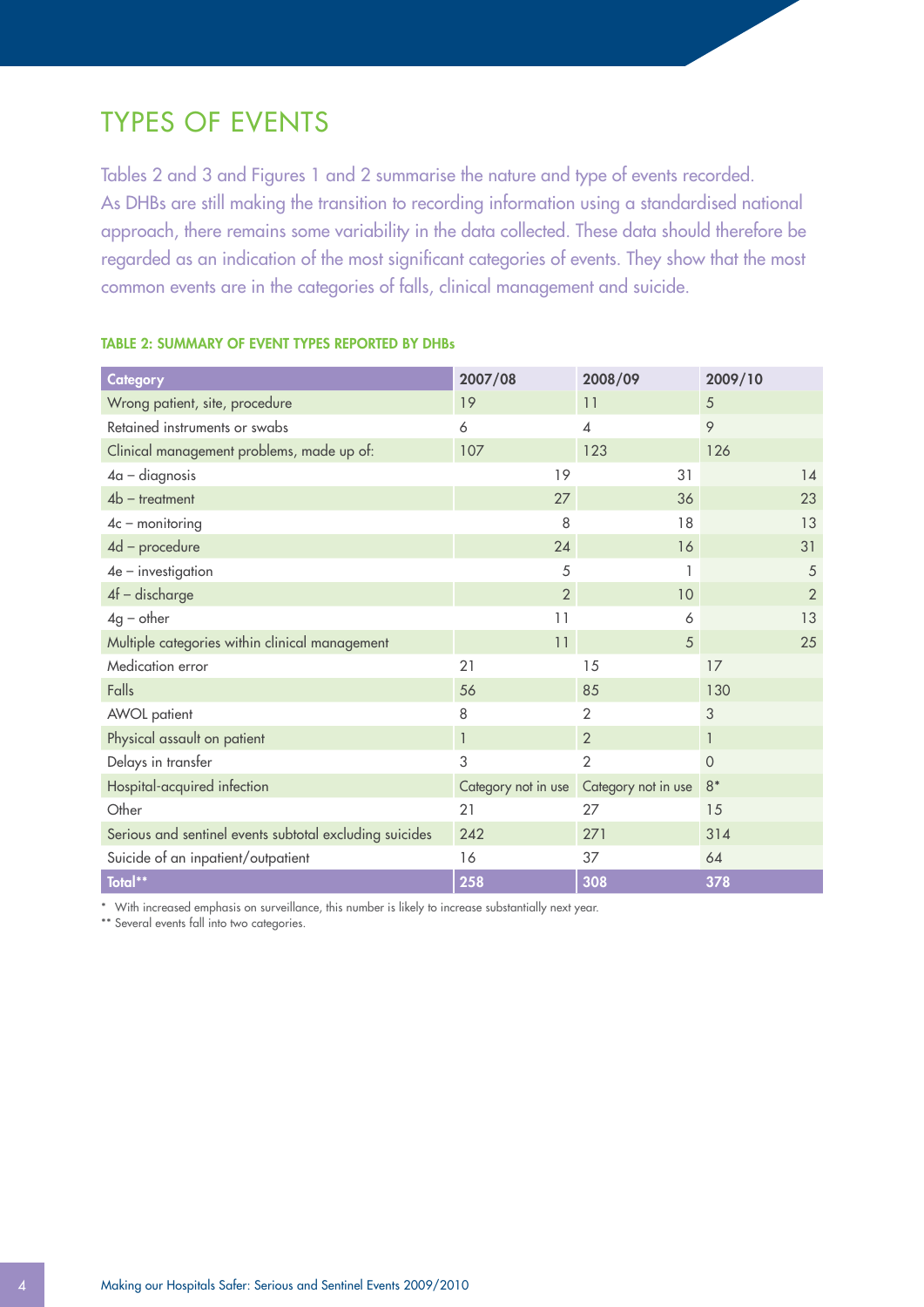#### TABLE 3: PERCENTAGE OF EVENT TYPES

| <b>Category</b>                    | % All events  | % Deaths      |
|------------------------------------|---------------|---------------|
| Wrong patient, site, procedure     |               | $\Omega$      |
| Retained instruments or swabs      |               |               |
| Physical assault on patient        |               | $\Omega$      |
| Clinical management problems       | 33            | 41            |
| Medication error                   | 5             |               |
| Falls                              | 34            | 3             |
| <b>AWOL</b> patient                |               | 0             |
| Hospital-acquired infection        | $\mathcal{P}$ | 3             |
| Other                              | 4             | $\mathcal{P}$ |
| Suicide of an inpatient/outpatient | 17            | 50            |
| <b>Total</b>                       | 100           | 100           |

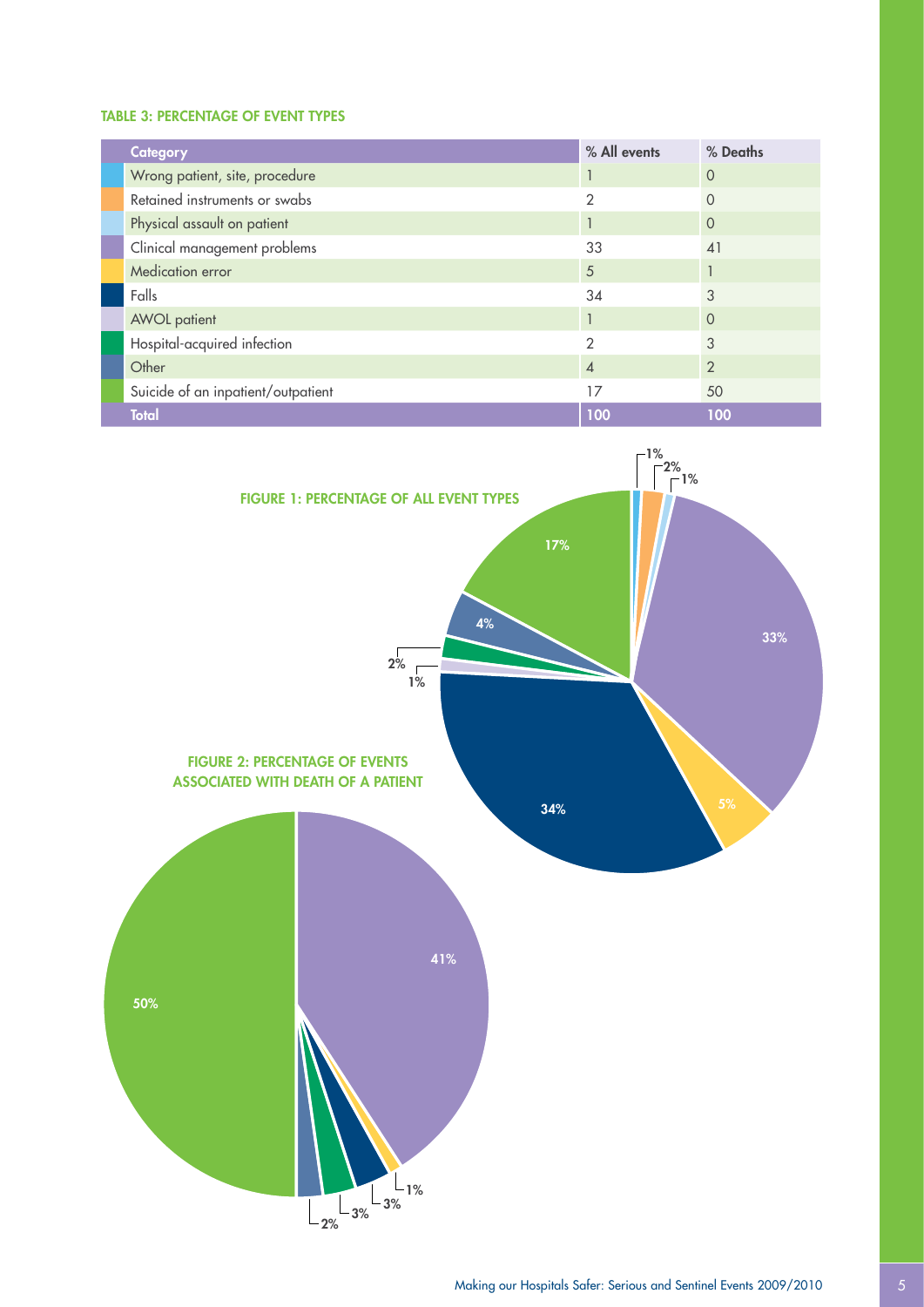### MAIN EVENT CATEGORIES

Falls, clinical management problems and suicide were the three most commonly reported events for 2009/10. In this section, more detail on each of these categories is provided.

#### FALLS

DHBs reported 130 patient falls in the 2009/10 fiscal year. This figure represents 34 percent of the total number of serious and sentinel events reported. Many DHBs have introduced or improved programmes to reduce falls and harm from falls. These initiatives reflect a heightened awareness of falls, and the need to learn from them, and probably explain the increase in falls reported this year.

Many falls in hospital occur from or near the patient's bed or when the patient is moving from one place to another such as in the corridor, when going to the toilet, or walking, or when he or she is sitting in a chair, commode or wheelchair.

Those at increased risk of falls in hospitals include older adults, as well as people who are confused or disoriented, are taking certain types of medicine, are physically weak or have poor co-ordination, and have a history of falling.

Falls prevention programmes introduced by DHBs typically include an inpatient falls risk assessment to identify patients at increased risk, and different actions to reduce falls. Staff education is particularly important.

#### Clinical management

Thirty-three percent of the serious or sentinel events were in the clinical management category. Table 4 breaks down the events in this category into more specific subcategories.

| <b>Classification</b>                                   | 2009/10          |                             |
|---------------------------------------------------------|------------------|-----------------------------|
|                                                         | Number of events | % Events                    |
| Diagnosis (including delayed and misdiagnosis)          | 14               | 11                          |
| Treatment (including delayed and inadequate treatment)  | 23               | 18                          |
| Monitoring/observations (not performed and/or actioned) | 13               | 10                          |
| Procedure-associated event or complication              | 31               | 25                          |
| Investigations (delayed, not ordered or actioned)       | 5                | $\boldsymbol{\vartriangle}$ |
| Discharge and transfer                                  | $\mathcal{P}$    | $\mathcal{P}$               |
| Other                                                   | 13               | 10                          |
| Multiple categories                                     | 25               | 20                          |
| <b>Total</b>                                            | 126              | 100                         |

#### TABLE 4: Classification of serious and sentinel events in the clinical management category 2009/10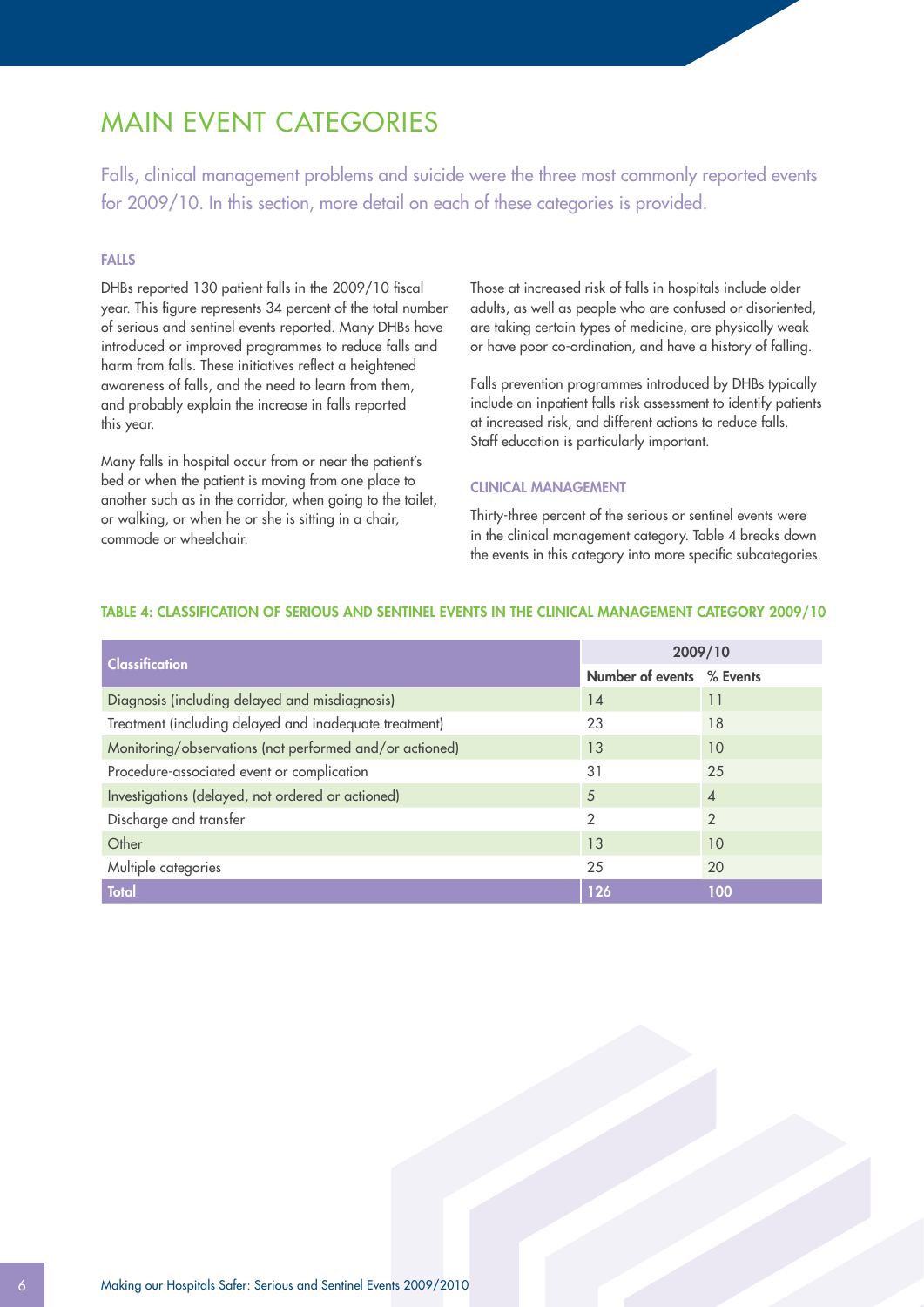#### **SUICIDE**

The suicide of a loved one has a devastating impact on friends, family and communities. New Zealand has a high rate of suicide in international terms, although there has been a general downward trend over the past decade.

Of the 64 deaths by suicide identified in this report, 60 involved outpatients and four involved inpatients. It might be thought it would be easy to keep 'at risk' people in hospital for longer. In practice, the number of people at risk of suicide is very large and suicide is hard to assess in any individual. Resources, and indeed the interests of the vast majority (ie, of those people who are perhaps at some risk but do not in the end take their own lives), make it impossible to keep everyone thought to be at risk in hospital indefinitely. Furthermore, it is not possible to ensure that the risk is completely alleviated, even in hospital.

Reducing the incidence of suicide requires a comprehensive approach at a number of levels and across a range of sectors. Many (not all) of these events reflect underlying mental illness, and initiatives aimed at preventing and treating depression (and other mental health problems) within the population are particularly important.

The increase from last year probably reflects more rigorous investigation and reporting, rather than a real increase in the number of suicides meeting the definition for serious and sentinel events reporting.

To help prevent the suicide of inpatients or patients with recent hospital contact, DHBs are taking a number of actions, including:

- *reviewing assessment and observation procedures*
- reviewing the environment to increase safety and reduce the chance of self-harm
- undertaking workforce development
- *clarifying responsibilities around follow-up including* 'relapse prevention'
- reviewing access to support and psychological services and improved communications with these services
- reviewing discharge planning processes.

At a national level, the Ministry of Health has developed the *New Zealand Suicide Prevention Action Plan 2008–2012,* through which a number of initiatives are under way.

A key initiative that has proven successful is the Self-harm and Suicide Prevention Collaborative, or Whakawhanaungatanga. The initiative has involved the implementation of a new clinical guideline in DHBs, aimed at improving the management of people who make a suicide attempt and are therefore known to be at a high risk of making another attempt. The guideline is designed to improve crisis care in three areas:

- 1 emergency departments
- 2 Maori health services
- 3 mental health services.

This project is in its final year and the clinical guideline has now been implemented in 14 DHBs across the country. Outcomes so far include:

- *i* increased collaboration between emergency departments, mental health and Māori mental health services
- decreased waiting times
- an increase in the number of initial risk assessments from 47 percent to 72 percent
- an increase in the provision of discharge plans to patients from 3 percent to 35 percent.

The New Zealand Guidelines Group is working with the DHBs to develop a community of practice to maintain the gains made by the implementation of the guideline.

More information about the initiatives in the Government's Action Plan and progress in implementing them can be found at the Ministry of Health website:

www.moh.govt.nz/moh.nsf/indexmh/mentalhealthresources-publications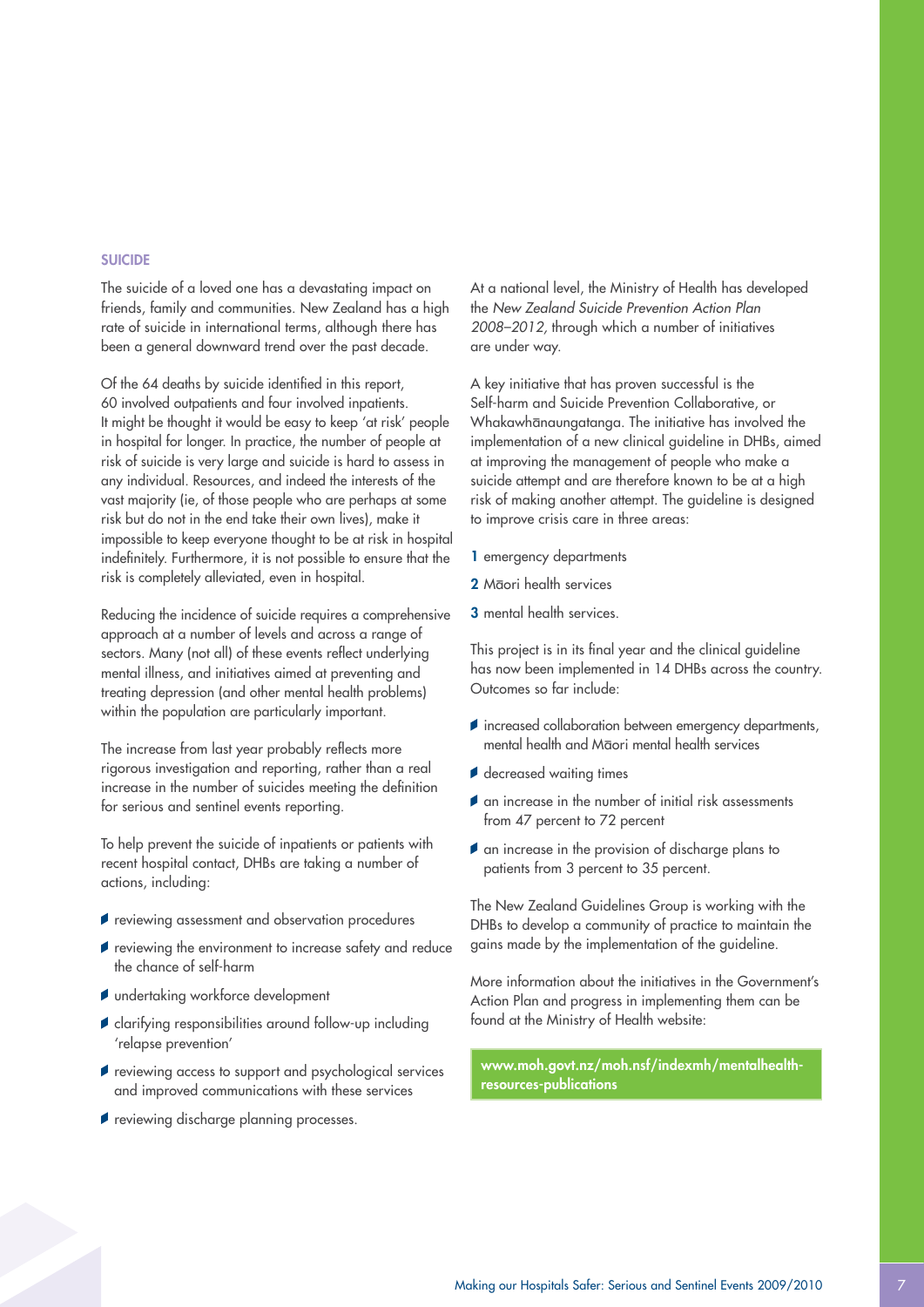# Learning from Reporting

The national quality improvement programme includes a standard method for assessing the severity, the consequences and the likelihood of occurrence of an adverse event. DHBs are using this risk management matrix to identify events that require a detailed Root Cause Analysis (RCA). An RCA is a thorough method of investigating incidents to determine the underlying, and often not obvious, causes of adverse outcomes. Its purpose is to correct these causes through actions to reduce the likelihood of the event's recurrence.

Over 1700 health care workers have been trained in RCA. The benefits of using this tool can be seen in the improved analysis of incidents reported this year, and in some local initiatives to make our health care safer. A number of recent initiatives to address the serious and sentinel events reported in previous years are described in this section.

## PREVENTING FALLS

- A patient slipped on a wet hospital floor and fractured her hip. She required surgery and a longer stay in hospital for rehabilitation.<sup>1</sup>
- A patient was found on a hospital floor with a fractured ankle, following a fall. Surgery was not required, but he needed a longer stay in hospital.

Falls are the largest category of serious and sentinel events reported by hospitals in 2009/10. The increased number reported this year appears to reflect increased awareness of this problem rather than any suggestion that more patients have actually fallen relative to previous years. Gratifyingly, many DHBs are now putting considerable resource into reducing the number of falls in their hospitals.

There will always be a risk of falls in hospitals because patients fall for many reasons and excessive restrictions on their freedom to move about would be unreasonable as well as often inhibiting their recovery from surgery or illness.

However, there are many actions that can be taken to reduce the risk of falls. Many DHBs have now implemented or improved falls prevention programmes.

#### Clinical practice points

A greater awareness of the following simple measures to reduce falls could make a big difference.

Ensure patients know how to use the call bell and can reach one easily from the bed.

- **Ensure there are clear signs showing where toilets are.**
- **Ensure patients are regularly offered the opportunity** to toilet.
- Ensure there is adequate night lighting between patients' beds and toilets.
- Help patients move to and from toilets and showers and remain with high-risk patients while they are toileting or showering.
- Check patients' footwear for good fit, non-slip soles and safe laces.
- Set beds at a lower height, to enable easy movement to and from the bed.
- Ensure staff are aware of patients' mobility issues.
- Ensure patients can easily reach mobility aids such as walking frames and sticks.
- Check that appropriate pain management is in place for each patient.
- When patients leave hospital, ensure caregivers and family know how to prevent falls.
- **f** Ensure equipment is properly maintained and working well (eg, brakes on beds).

<sup>1</sup> These examples are based on a compilation of events that have occurred in our hospitals. Certain identifying details may have been altered.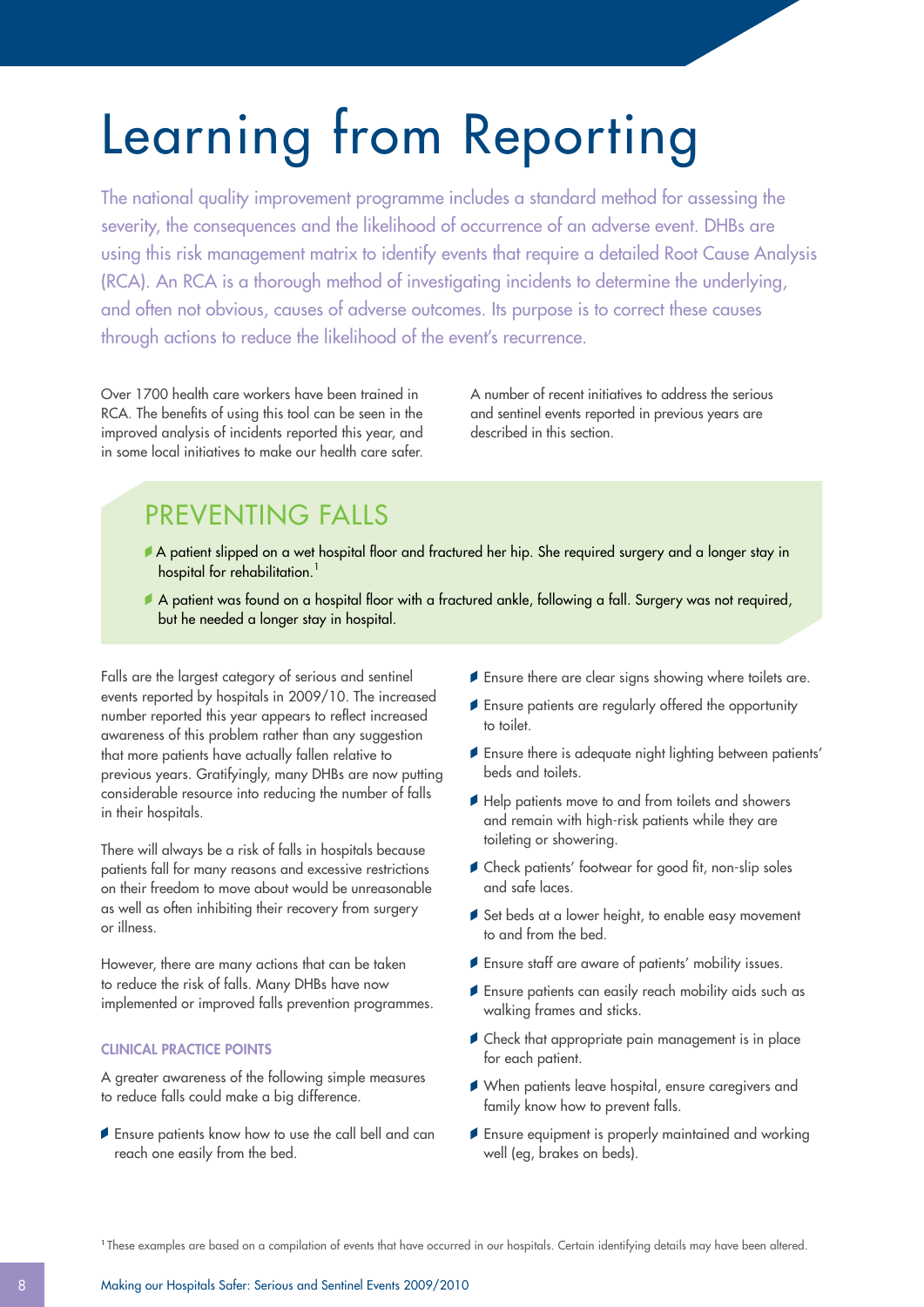#### DHR EXAMPLES

Canterbury DHB is determined to reduce the harm to its patients from falls in its hospitals, and is moving towards 'zero harm' – a whole-of-system approach to patient falls.

The DHB is also taking responsibility for reducing falls in its community by forming partnerships with providers. As part of reducing emergency department presentations for falls in the frail elderly, the DHB is establishing sustainable community falls prevention programmes across the region.

'Patient safety and falls reduction strategies, in particular, are a central focus for the Clinical Board,' says Jan Nicholson, Corporate Quality and Risk Manager.

'The Clinical Board has been reviewing current practices and considering best practice falls prevention pathways based upon local experience and international best practice guidelines.'

Clinical Board members, in leading this patient safety agenda, are supporting the efforts of frontline staff who are already engaged in and rising to the challenge of reducing the harm from falls, she says.

'An important leadership initiative is the introduction of patient safety walk rounds to enable staff to discuss what they are doing to reduce the harm from falls.'

As part of improving the collection of information about falls, all falls that occur in Canterbury DHB hospitals are reviewed, and the lessons learnt incorporated into falls prevention programmes.

'Patient safety crosses and falls location maps are used to raise the awareness of the impact of falls amongst staff. These are displayed in wards to align with existing approaches to improving the patient journey,' says Jan Nicholson.

'The patient safety crosses mark how many days it has been since the last patient fall. The location maps show where falls are occurring, identifying higher-risk areas that can be made safer. These strategies increase staff vigilance around high-risk ward environments.'

Jan Nicholson says it has been inspiring to see the efforts

made by staff to reduce patient falls and to manage environmental hazards in a range of hospital settings.

'It is apparent that frontline staff are engaged and ready to rise to the challenge of reducing harm from falls.'

South Canterbury DHB recently launched a falls prevention management programme. The programme includes some simple but effective steps for reducing patient falls at Timaru Hospital.

Sam Powell, Director of Nursing, Midwifery and Allied Health at the DHB, says the programme includes a falls risk assessment tool, an action plan for patients identified as being at risk of falls, and staff education.

'When a person is admitted to an inpatient bed, their falls risk is assessed and a falls prevention action plan is developed for at-risk patients. This plan includes things like an eyesight assessment, a check of footwear, provision of easy access to call bells and reduction of bed height,' she says.

'The person is identified as a falls risk on the patient board, and at-risk patients are offered a green band so they can be easily identified by staff.'

Sam Powell says the motivation behind the programme was to identify the problem and do something about it.

'We wanted to put in place practical steps that would make an immediate impact on the number of falls occurring in hospital.'

#### More information about preventing falls

- The Institute for Healthcare Improvement (IHI) website: www.ihi.org
- The Premier website: www.premierinc.com
- The Australian Government HealthInsite website: www.healthinsite.gov.au
- The Slips, Trips and Falls in Hospitals Report: The third report from the Patient Safety Observatory on the NHS National Patient Safety Agency website: www.nrls.npsa.nhs.uk/resources/?entryid45=59821



*CANTERBURY DHB: Alison Gallant, Charge Nurse Manager, Ward 31, (medical ward) fills in one of the patient falls safety crosses.*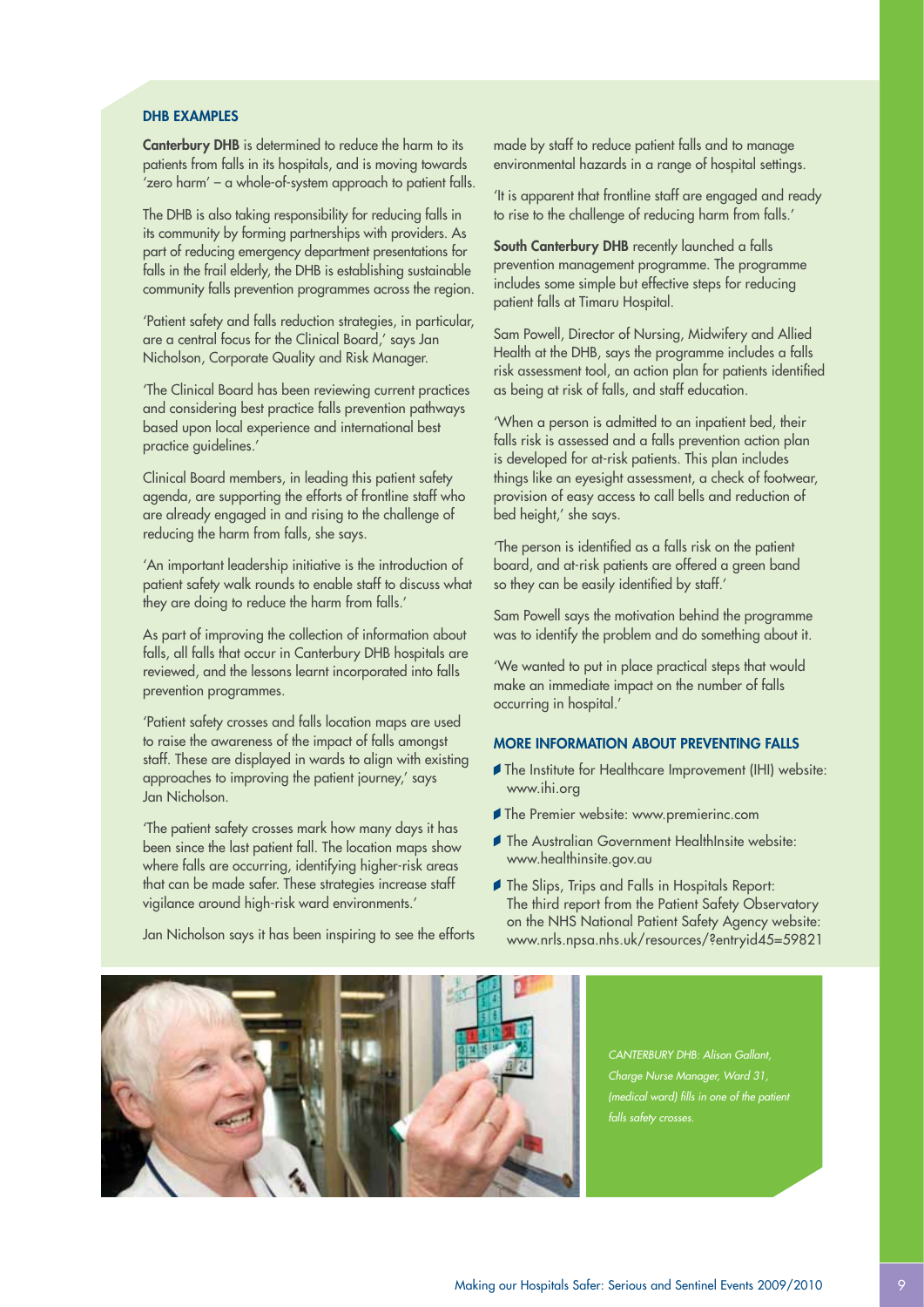### SAFER SURGERY

- An intravenous line was inserted in the wrong patient. He suffered no lasting physical harm, but there was potential for harm had the confusion continued and wrong fluids and medications been administered through this line.<sup>2</sup>
- A patient had the wrong size hip implant inserted during surgery. He required further surgery to replace the implant.
- A patient undergoing cervical spine surgery had the wrong level fused.
- In a day surgical hospital, the wrong patient was taken to theatre through a failure in the checking process, but the procedure undertaken happened to be the correct one.
- A swab was left in a patient after surgery because of an incorrect count: a second operation was needed to remove it.

An estimated 274,300 operations are performed in New Zealand every year. Surgical complications are inevitable in a proportion of patients, and about half these complications are considered preventable. Among the serious and sentinel events reported that relate to surgery are those in the categories of wrong patient, site or procedure and retained instruments or swabs. In the period 2007 to 2008, there were 19 reports involving the wrong patient, site or procedure; this year the number is five. Even five wrong patient, site or procedure events is five too many – but the improvement is encouraging.

The number of events in the wrong site and retained instruments categories is similar to the number of claims agreed by the Accident Compensation Corporation (ACC) for this period. There is a role for the Commission and ACC to work together to combine information from different reporting processes to provide a fuller picture of these types of events.

One of the major responses to the annual serious and sentinel event reporting has been the wide adoption and implementation of the World Health Organization (WHO) Safe Surgery Checklist to reduce these and other sources of patient harm during surgery. Auckland City Hospital, working with the University of Auckland, was one of eight international pilot sites that evaluated and refined the checklist. The efficacy of the checklist was confirmed by a study published in the *New England Journal of Medicine.*<sup>3</sup>

Auckland City Hospital was the first hospital to adopt the Safe Surgery Checklist in New Zealand, and now uses it routinely. Other hospitals in New Zealand have followed. (See Appendix II for a list of DHBs using the checklist.)

Checks include (among other items) patient identity, operation side and site, availability of special equipment and relevant images, surgical and anaesthetic procedures and labelling of specimens for testing. Each safety check is based on clinical evidence or expert opinion that its inclusion will reduce the likelihood of serious, avoidable surgical harm and that adherence to it is unlikely to introduce injury or unmanageable cost.

The checklist was designed for simplicity and brevity. Some of these checks were carried out on patients undergoing surgery in New Zealand before the introduction of the checklist. However, the checklist adds to these established safety procedures and is also designed to promote communication and teamwork in the operating room – there is substantial international evidence to demonstrate the importance of these factors in promoting safe and effective practice.

Of course it is still possible to make a mistake even using the checklist; wrong patient, site and procedure events will not disappear entirely. Notably it is concerning to see nine reports of retained swabs or instruments this year even though counting swabs and instruments has been routine for many years.

| <b>Surgical Safety Checklist</b>                                                                                                                                                                                                                                                                                                                                                                                                                                                                                                                                                                                                                                                                                               |                                                                                                                                                                                                                                                                                                                                                                                                                                                                                                                                                                                                                                                                                                                                                                                                                      | <b>World Health</b><br><b>Patient Safety</b><br><b>Organization</b><br>A Week Call area for Saler Hough Cars                                                                                                                                                                                                                                                                                                                                                      |
|--------------------------------------------------------------------------------------------------------------------------------------------------------------------------------------------------------------------------------------------------------------------------------------------------------------------------------------------------------------------------------------------------------------------------------------------------------------------------------------------------------------------------------------------------------------------------------------------------------------------------------------------------------------------------------------------------------------------------------|----------------------------------------------------------------------------------------------------------------------------------------------------------------------------------------------------------------------------------------------------------------------------------------------------------------------------------------------------------------------------------------------------------------------------------------------------------------------------------------------------------------------------------------------------------------------------------------------------------------------------------------------------------------------------------------------------------------------------------------------------------------------------------------------------------------------|-------------------------------------------------------------------------------------------------------------------------------------------------------------------------------------------------------------------------------------------------------------------------------------------------------------------------------------------------------------------------------------------------------------------------------------------------------------------|
| <b>Before induction of anaesthesia</b><br>(with at least nurse and anaesthetist).<br>Has the patient confirmed his/her identity.<br>site, procedure, and consent?<br><b>D</b> Yes<br>Is the site marked?<br><b>n</b> Yes<br><b>D</b> Not applicable<br>Is the anaesthesia machine and medication.<br>check complete?<br><b>D</b> Yes<br>Is the pulse oximeter on the patient and<br>functioning?<br>$\Box$ Yes<br>Does the patient have a:<br>Known allergy?<br>$\Box$ No<br><b>n</b> Yes<br>Difficult airway or aspiration risk?<br>n <sub>No</sub><br>T Yes, and equipment/assistance available<br>Risk of >500ml blood loss (7ml/kg in children)?<br><b>D</b> No<br>T Yes, and two IVs/central access and fluids<br>planned | <b>Before skin incision</b><br>(with nurse, anaesthetist and surgeon)<br>Confirm all team members have<br>introduced themselves by name and role.<br>Confirm the patient's name, procedure.<br>and where the incision will be made<br>Has antibiotic prophylaxis been given within<br>the last 60 minutes?<br>п<br>Yes.<br><b>D</b> Not applicable<br><b>Anticipated Critical Events</b><br>To Surgeon:<br>What are the critical or non-routine steps?<br>о<br>How long will the case take?<br>What is the anticipated blood loss?<br>To Anaesthetist:<br>Are there any patient-specific concerns?<br>To Nursing Team:<br>$\Box$ Has sterility (including indicator results)<br>been confirmed?<br>Are there equipment issues or any concerns?<br>Is essential imaging displayed?<br>п<br>Yes<br>o<br>Not applicable | Before patient leaves operating room<br>(with nurse, anaesthetist and surgeon)<br>Nurse Verbally Confirms:<br>The name of the procedure<br>Completion of instrument, sponge and needle<br>counts<br>Specimen labelling (read specimen labels<br>aloud, including patient name)<br>Whether there are any equipment problems<br>to be addressed<br>To Surgeon, Anaesthetist and Nurse:<br>What are the key concerns for recovery and<br>management of this patient? |
| This checklist is not intended to be comprehensive. Additions and modifications to fit local practice are encouraged.                                                                                                                                                                                                                                                                                                                                                                                                                                                                                                                                                                                                          |                                                                                                                                                                                                                                                                                                                                                                                                                                                                                                                                                                                                                                                                                                                                                                                                                      | Revised 1/2009<br>© WHO, 2009                                                                                                                                                                                                                                                                                                                                                                                                                                     |

<sup>2</sup> These examples are based on a compilation of events that have occurred in our hospitals. Certain identifying details may have been altered. <sup>3</sup>Haynes AB, Weiser TG et al. 2009. A surgical safety checklist to reduce morbidity and mortality in a global population.

*New England Journal of Medicine* 360(5): 491–9.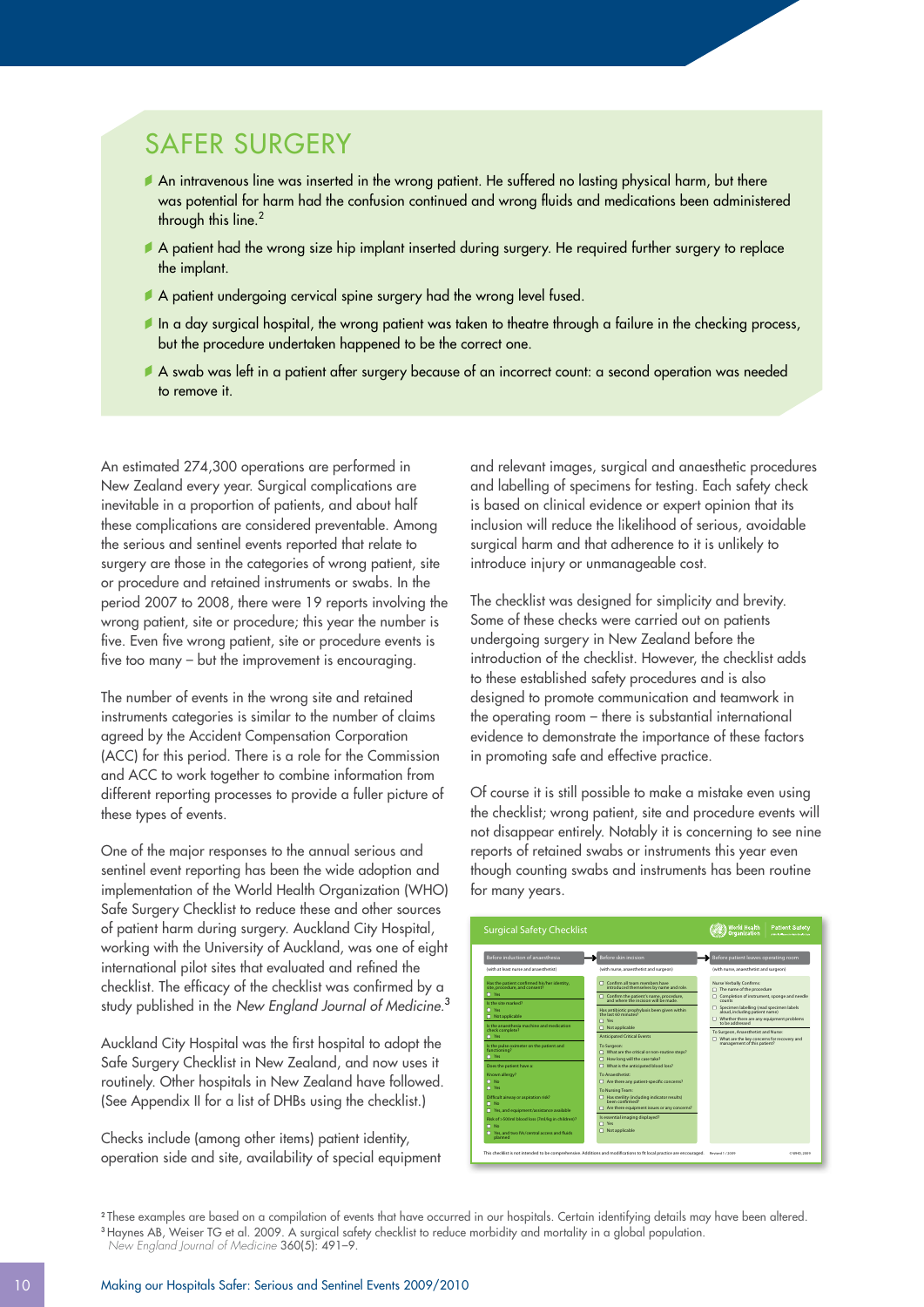## The WHO Safe Surgery Checklist has been shown to save lives and the aim is to ensure that it is used for every procedure in New Zealand yy

#### Clinical practice points

All DHBs are encouraged to use the WHO Safe Surgery Checklist, and to modify it to suit their local practice.

The checklist is a very simple process tool that is well established in high-reliability activities such as aviation. It has the potential to significantly increase the effectiveness of a medical team's efforts to prevent mishaps and complications.

The WHO Safe Surgery Checklist is used in three phases: before a patient is anaesthetised; before the first incision is made; and before the patient is taken from the operating theatre.

A key difference from traditional approaches is that the first phase checks are done in the operating room, not in the holding area. It recognises, therefore, that mistakes do happen on transfer from one to the other.

A second advance is the integrated 'time out' before the operation starts – the last chance to 'catch a mistake', as it were. Some hospitals already included this component before adopting the checklist, but others, including most operating rooms in Auckland City Hospital, had not yet adopted a formal time out.

The third key aspect of the checklist is that it is designed to improve communication and teamwork. Ideally the members of the operating room team should know each other's names, and the checklist includes introductions. This process of introducing people has also been shown to 'activate' people: for example, it considerably increases the chance that a junior staff member will speak up if he or she notices a mistake. In addition, in a crisis, knowing people's names makes co-ordination easier and improves teamwork substantially.

The WHO Safe Surgery Checklist has been shown to save lives, and the aim is to ensure that it is used for every procedure in New Zealand. It is now reasonable for patients to expect the checklist to be used as the standard of care.

#### Using the WHO Safe Surgery Checklist: DHB EXAMPLE

Most DHBs are using the WHO Safe Surgery Checklist in some or all of their operating theatres. The private sector has also got behind this initiative. Southern Cross Hospitals have been an early and active adopter, as have Mercy Ascot Hospital in Auckland and the Wakefield group of hospitals in Wellington.

Southern DHB uses the WHO Safe Surgery Checklist in main theatre, obstetric theatre and for day surgery. Michael Dodds, Service Manager, says staff strongly support the use of the checklist, and there have been no major surgical safetyrelated incidents since its introduction.

'The checklist is a prompt for good patient management,' he says. 'It picks up issues that may otherwise have been missed, but which might have made a big difference to the outcome of the surgery.

'It has improved communication between staff, especially in places like Queen Mary Obstetric Theatre where there are staff who do not work together regularly.'

Clinical staff from Dunedin Hospital and Mercy Hospital together modified the WHO Safe Surgery Checklist for local use (as recommended by the WHO). Their modified checklist includes all the components of the WHO Safe Surgery Checklist, with the addition of local components.

#### More information about the Safe Surgery Checklist

World Health Organization website: www.who.int/patientsafety/safesurgery/en/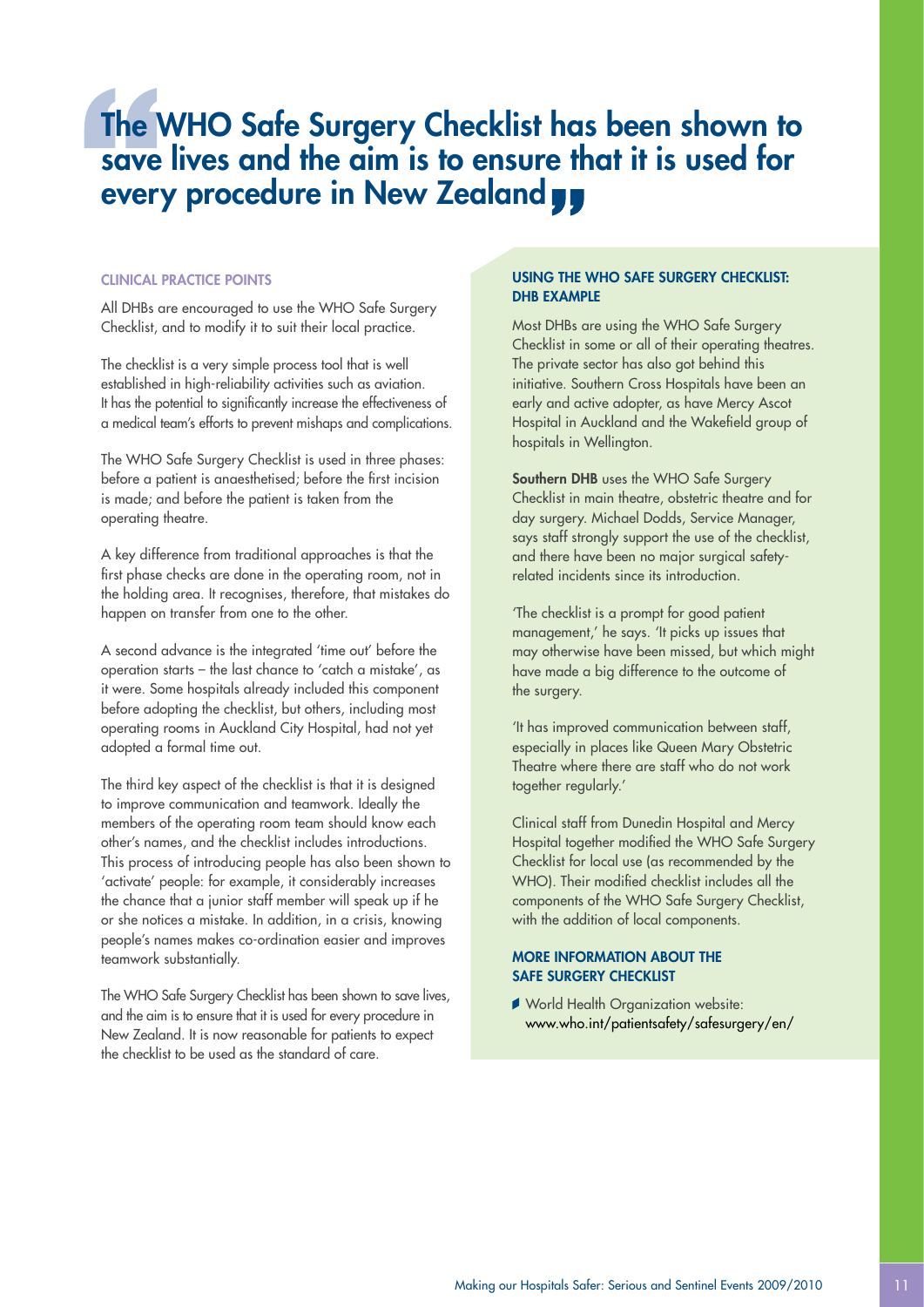### IMPROVING CLINICAL MANAGEMENT

- A patient with pneumonia needed prolonged care after a delay in recognition of her deteriorating condition.<sup>4</sup>
- There was a delay in escalation of treatment for a patient whose breathing was deteriorating, with the result that he required admission to the intensive care unit.
- A patient suffered eye damage after a delay in surgery due to a lost follow-up appointment to a laser eye clinic.
- A patient's condition was not monitored, as recommended, due to a breakdown in the recall system. She had cancer when she was seen some years later.

Serious and sentinel events related to errors in clinical management involve failures in specific phases of the care process, such as in:

- diagnosis
- patient monitoring
- **f** treatment (including investigations ordered)
- complications arising from treatment
- discharge.

Unfortunately failures continue to occur on occasion in all of these phases of patient management. A number of events were due to the delayed recognition of patients' deteriorating clinical condition and breakdowns in recall and referral processes. These breakdowns resulted in delayed treatment both for patients referred between DHBs and for those referred between services within the same DHB.

#### Clinical practice points

Actions to reduce events related to errors in clinical management include introducing early warning systems, and improving handover and referral processes.

#### Early warning systems

The purpose of an early warning system is to ensure regular monitoring of a patient's vital signs and to prompt quick action in the case of clinical deterioration. It is a well-defined, robust and effective means of informing senior clinical staff of a patient's deterioration and prompting appropriate action.

In obstetric cases the early warning system involves the use of the Modified Early Obstetric Warning Score (MEOW) tool.

#### Handover

Clinical management can be improved with a formal process (including a weekend plan) for regular medical

staff (consultants and house officers) to hand over patients to the on-coming medical staff.

#### Referrals and bookings

Elements of a good referral and booking process were identified at a multi-DHB workshop set up specifically in response to a report by the Health and Disability Commissioner in 2008 that highlighted this recurring problem. That workshop made the following recommendations.

- The referring DHB should have a system in place to check that referrals have been received.
- All clinical, appointment and referral letters should be copied to the patient.
- DHBs should have a system in place to ensure each stage of the appointment process has been completed.
- Each DHB should have a single point of entry for referrals.
- All referrals should be logged within 24 hours of receipt and before being sent for prioritisation.
- DHBs' leave auidelines should require six weeks' notification of leave to ensure patients are booked with the clinician they need to see. No clinics should be booked outside the leave notification period.
- $\blacktriangleright$  No appointments should be made without the agreement and participation of the patient.
- There should be no prioritisation of urgent referrals before they are processed and appointments made.
- There should be processes in place to review multiple follow-up appointments.
- Services should develop guidelines for discharge from follow-up clinics.
- Patients with forthcoming appointments should have a clear point of contact, in case of questions or queries.

<sup>4</sup> These examples are based on a compilation of events that have occurred in our hospitals. Certain identifying details may have been altered.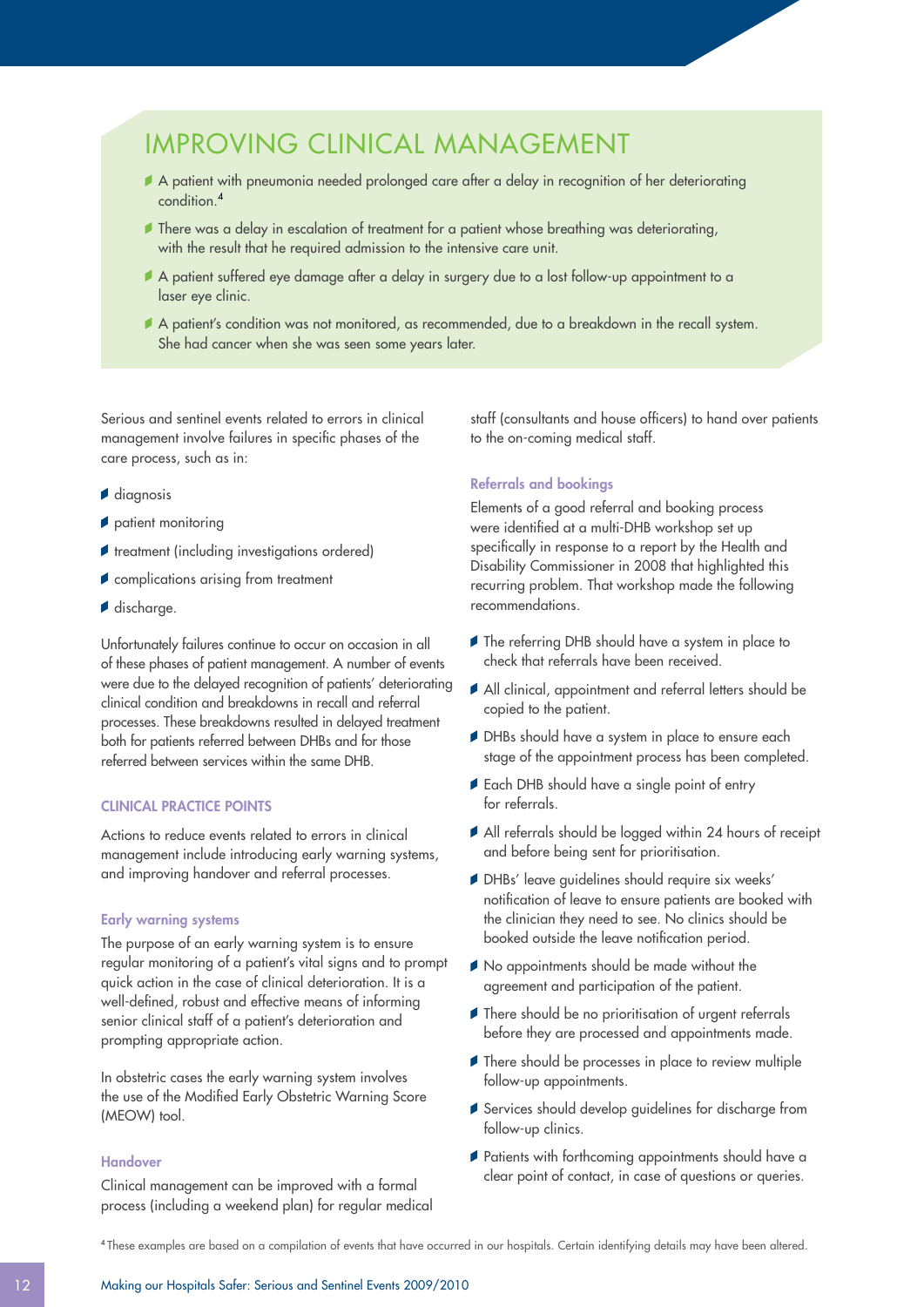#### DHB EXAMPLES

#### Early warning systems

Several DHBs have introduced an early warning system which enables deteriorating patients to be recognised early enough to retrieve the situation, thus saving lives and/or preventing intensive care admissions or prolonged hospital stays.

At Lakes DHB a scoring system is used for a patient's vital signs (including blood pressure, heart rate and respiratory rate), all of which are routinely recorded on a chart. Colour coding on the basis of the score is then used to direct care:

- **f** green means 'increase vital sign monitoring to two hourly'
- $\blacktriangleright$  yellow means 'increase vital sign monitoring to one hourly and review by a doctor within one hour'
- orange means 'increase vital sign monitoring to every 30 minutes and review by a doctor within 20 minutes'.

With these triggers, patients who are deteriorating are identified quickly so that appropriate treatment can begin promptly.

The early warning system chart is commenced in the emergency department once the decision is made to admit a patient. It is used for all inpatients except children under the age of 15 years and in locations where specialised vital sign charts are in use – namely the intensive care unit, coronary care unit, theatre and recovery.

The early warning system chart has been regularly evaluated through clinical audits. Improved versions were released last year and in October this year, as a direct result of feedback from staff, case reviews and clinical audits.

These changes have seen compliance with the chart jump from 25 percent after its introduction in July 2008 to 83 percent in September 2009. It is hoped the latest

version will further improve compliance, which will be measured in the first quarter of 2011. This initiative is a great example of the Plan, Do, Study, Act (PDSA) continuous improvement cycle in action.

Waikato DHB Adult Deterioration Detection System (ADDS) aims to identify deterioration in the condition of adult patients early, so they can be treated before situations become irretrievable.

Waikato DHB Nurse Co-ordinator David Drower says the system includes a visual representation of a patient's progress captured by a new adult 'vital signs' chart.

'This includes an early warning scoring tool linked to an escalation process,' he explains. 'Staff can see at a glance if there has been any deterioration in a patient's condition, and if there has been, what steps they need to take.'

This development is part of a new rapid response system for the DHB, primarily aimed at supporting adult patient management in general hospital wards and reducing the incidence of cardiac arrest in these areas.

An evaluation of the ADDS system at the end of a trial showed that the new chart and process support improved identification of deterioration and early escalation for medical review. Anne Ellison, Clinical Nurse Manager of Ward 12 at Waikato Hospital, says staff find the tool empowering, and that it supports early or more timely treatment for patients.

Of particular interest, says David Drower, is the impact it has on the hospital cardiac arrest rate.

'During the trial, although we saw an increase in medical emergency calls, we did achieve a reduction in actual cardiac arrests as well as a reduction in deaths as a result of cardiac arrest.'

Plans are under way to roll out ADDS to the rest of the organisation.



*DETECTING DETERIORATION: Waikato Hospital staff pictured with the new Adult Deterioration Detection System chart. (From left) Rapid Response System Project Nurse Co-ordinator David Drower, Ward 12 Clinical Nurse Manager Anne Ellison and Nurse Educator John Bell.*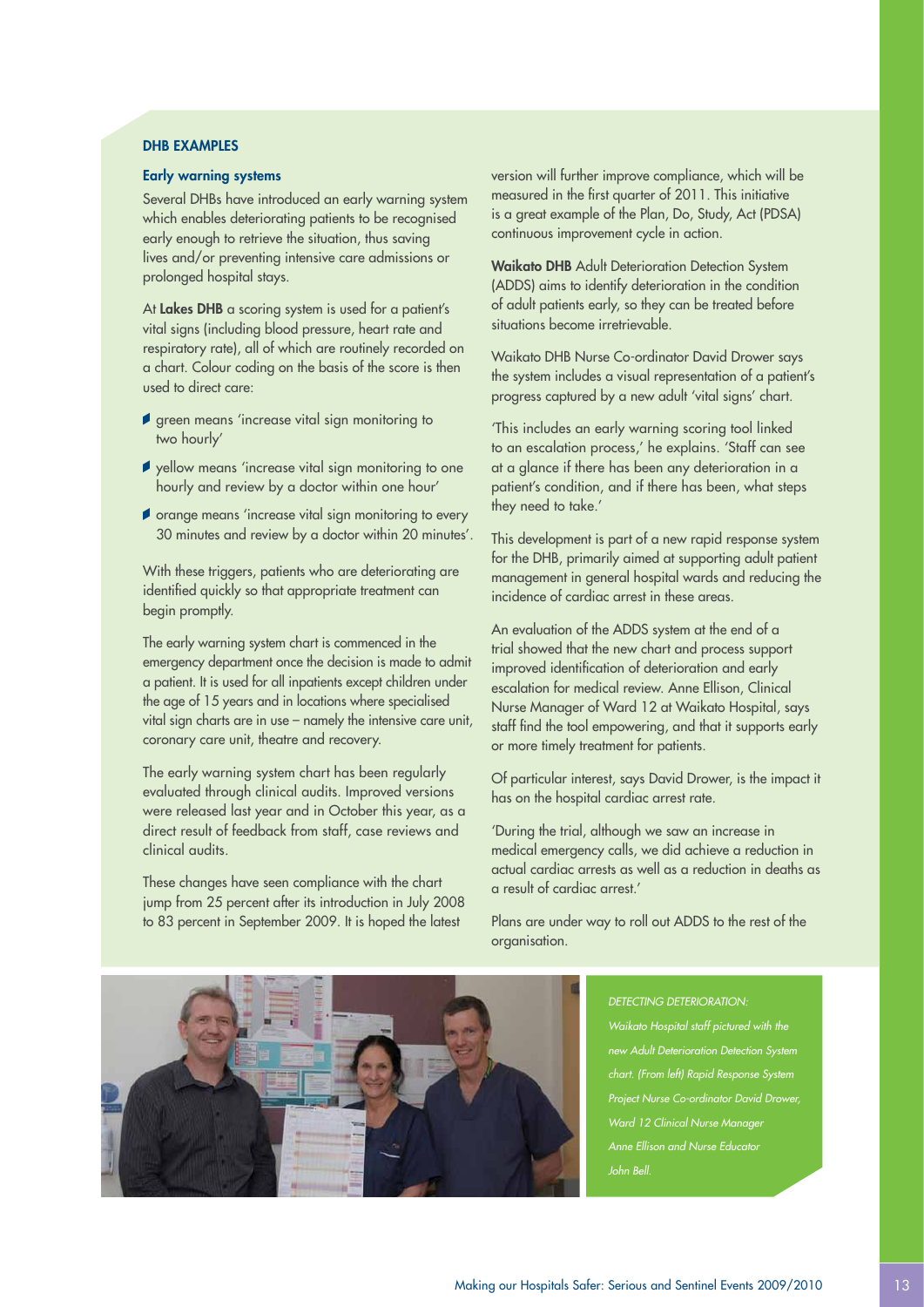## The referring DHB should have a system in place to check that referrals have been received yy

#### DHB EXAMPLES

#### Referrals and monitoring

A database has been developed on which all elective referrals sent from MidCentral DHB to another DHB are recorded, and unacknowledged referrals flagged. Referrals from the DHB to the regional cancer treatment service are also entered into the database.

Elective Services Manager Robyn Shaw says medical secretaries copy referrals from MidCentral to the DHB's Elective Services Department for entry into the external referrals database.

The Elective Services Administrator faxes the referral to the central referral office of the appropriate DHB, along with a fax cover sheet requesting acknowledgement of the receipt of the referral.

'If the DHB receiving the referral does not acknowledge its receipt within five days, the system provides us with an alert,' explains Robyn Shaw. 'When an alert is received, we follow up with the DHB in question until they acknowledge receipt of the referral. Each call made to the DHB to ascertain the confirmation of receipt is tracked in the database.

'Referral acknowledgements are entered into the database. This can either be manually typed in or if electronic acknowledgement is received this can be scanned into the database. This captures both the date of receipt of referral and who acknowledged it, enabling the process to be tracked if necessary.

The relevant documentation is then filed with the patent's records.'

Robyn Shaw says the new system has streamlined the referrals process and greatly reduced the likelihood of delaying or mislaying referrals between DHBs.

'Assessment and treatment are being provided in a timely way, and patients and their families are able to be informed of details about the referral progress and status, if required.'

Whanganui DHB has implemented a process for notifying urgent after-hours laboratory results for patients who are not in hospital – that is, those patients who have been to the emergency department, had day surgery, or are outpatients.

Because these patients have left the hospital by the time their lab results come through, previously it was not always clear who should contact them in the case of abnormal results. Where quick action or treatment was required, this lack of follow-up could put patients at significant risk.

The new process ensures all results go to the consultant who is responsible for the patient's care, and it is the consultant who is responsible for taking follow-up action.

The fax form notifying results has also been modified to make abnormal results very clear, so urgent action can be taken if required.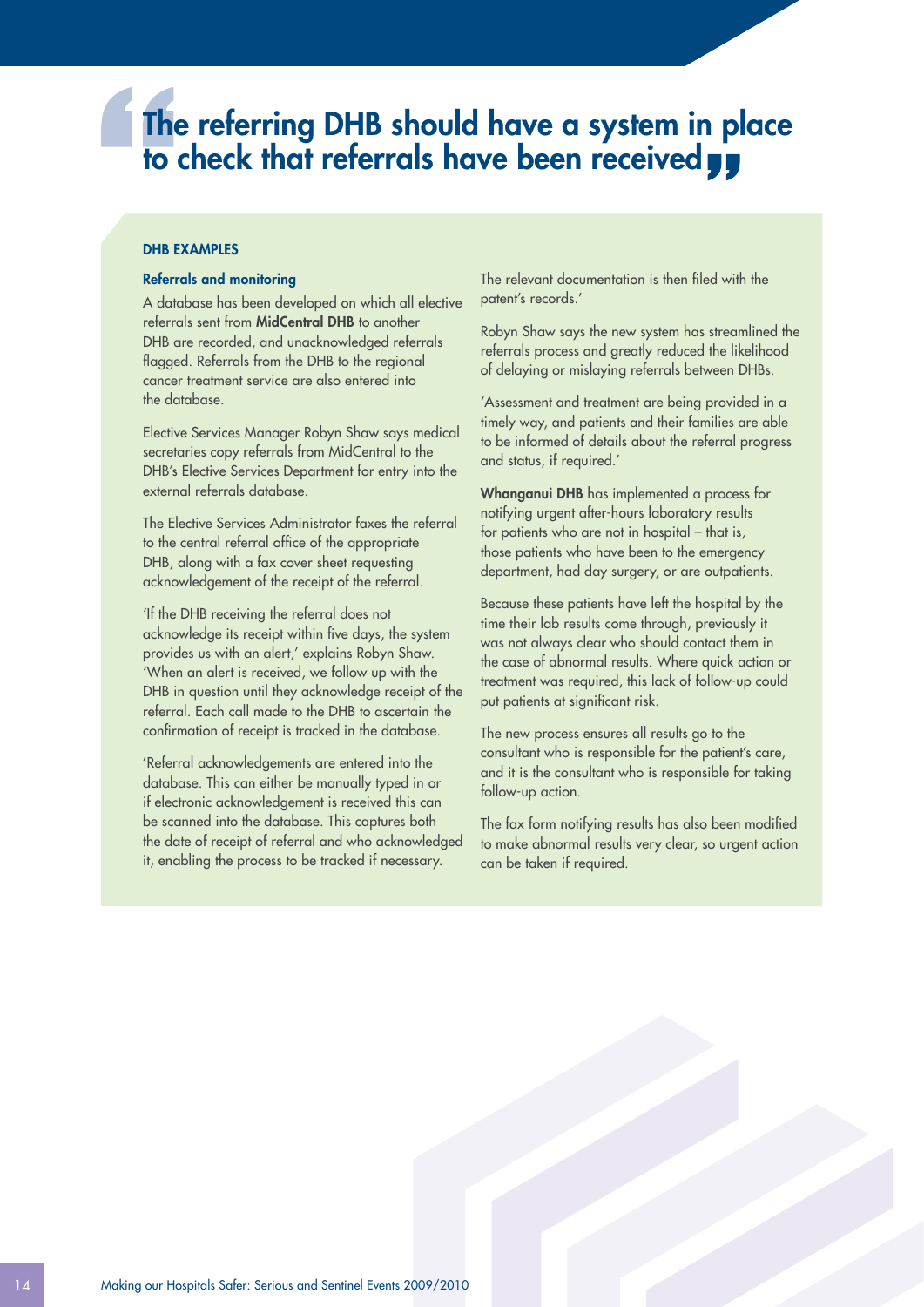### REDUCING MEDICATION ERRORS

- A patient was given too much insulin, causing her to have severely low blood sugar levels.<sup>5</sup>
- After a medication error, a patient developed a slow heart rhythm and low blood pressure. He suffered a cardiac arrest, but responded to emergency treatment.
- A patient had a severe anaphylactic reaction to an antibiotic, despite having a previously documented allergy. No long-term physical harm resulted.

Medication errors are an ongoing and potentially serious cause of patient harm.

Two major initiatives are expected to roll out over the next year to address at least some underlying causes of these mistakes: the standardised medication chart and the reconciliation of drugs process.

#### Standardised medication chart

Beth Loe, National Co-ordinator on the District Health Boards New Zealand Safe and Quality Use of Medicines Group, is co-ordinating the design of a standardised medication chart for adult medication and surgical inpatients, which is to be introduced nationally. This chart is another process tool of the sort well-established in other industries. It will be a simple, inexpensive but effective way of reducing medication errors.

The standard medication chart will enable:

- *easy identification of signatures*
- clear documentation of a patient's adverse drug reactions and allergies
- $\blacktriangleright$  the separation of regular and non-regular medicines
- the facilitation of standard training and education for all health professionals using the chart.

One simple design feature that may in itself save lives is a pre-printed decimal point to avoid 'classic' ten- or hundred-fold errors in dose due to illegible prescribing and misunderstandings about dosage.

The introduction of the standardised chart will begin in early December 2010 and be complete by December 2011. If adopted by all DHBs, it will

ensure every person involved in prescribing, dispensing, administering and reviewing medicines for adult inpatients will use the same chart throughout New Zealand. Paediatric patients and psychiatric patients are excepted because special considerations apply to them.

As Beth Loe says, 'The new chart will significantly reduce the risk of adverse events and patient harm that can result when clinicians are unfamiliar with a chart, or with a hospital's unique practices and systems.'

#### Reconciliation of drugs process

The introduction of the standardised chart is part of a wider safe medication management programme. A parallel initiative, which is already under way, is to introduce reconciliation of drugs when patients are admitted and discharged from hospital. The reconciliation process systematically checks the medications at critical 'handover' times, to identify and correct any errors – making patients' transfer in and out of hospital safer.

While a patient is in hospital, changes to his or her drug regime may be appropriate; for example, after cardiac surgery, some cardiac drugs may no longer be necessary. On discharge it is essential to ensure the patient and his or her GP know the new regime. However, medication errors are common at this important point of handover, so a formal process of reconciliation is being instituted.

Early adopters of reconciliation include Counties Manukau, Whanganui, Wairarapa, Taranaki, Capital & Coast, Northland, MidCentral, Hawke's Bay, Auckland and Waitemata DHBs, and Mercy Ascot Hospital in Auckland.

<sup>5</sup> These examples are based on a compilation of events that have occurred in our hospitals. Certain identifying details may have been altered.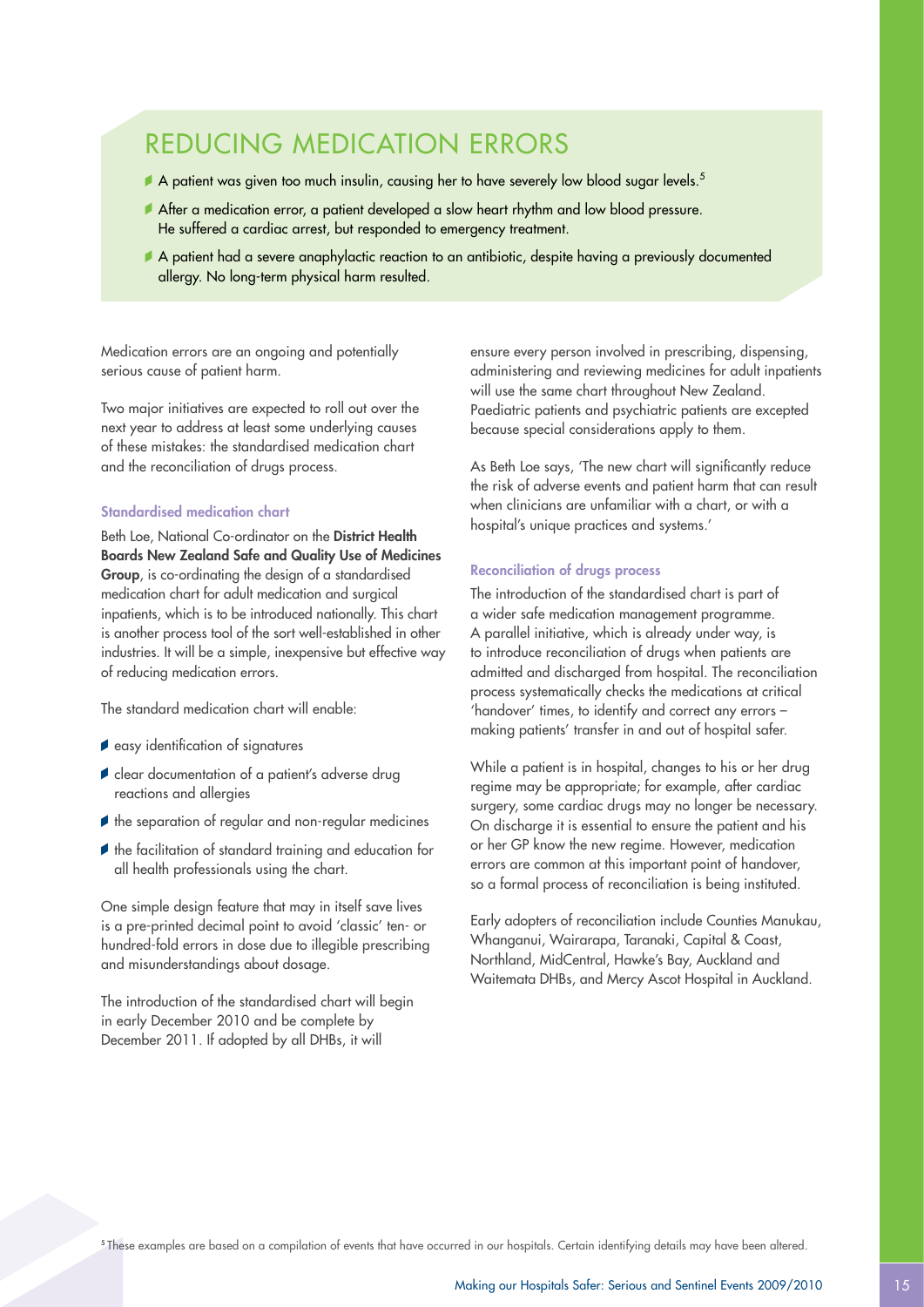## Two major initiatives are expected to roll out over the next year: the standardised medication chart and the reconciliation of drugs processyy

#### DHB EXAMPLES

Following a medication error reported in the previous year, which involved potassium chloride, Capital & Coast DHB introduced a number of changes to control the storage, supply and administration of intravenous potassium.

Potassium chloride is used to prevent or treat low blood levels of potassium, and is critical for optimal cardiac function. Potassium di-hygdrogen phosphate is used to treat low blood levels of phosphate which is essential in cell function. However, intravenous forms of these medications can cause cardiac arrest if administered by rapid direct intravenous injection.

The DHB reviewed the event to understand what had happened and to improve and strengthen safety systems with the aim of preventing any similar events in the future.

Patient Safety Officer Kate MacIntyre says the review identified that the main reason for the error was that two medications, which look very similar, were stored next to each other in the main drug cupboard, and the wrong one was selected.

Subsequently Capital & Coast DHB introduced an organisation-wide policy on the storage, supply and administration of intravenous potassium.

The policy includes guidance on prescribing potassium and specifies clear labelling, storage and checking requirements.

Kate MacIntyre says the concentrated version of the medication, which comes in sealed plastic ampoules, must now be stored in labelled containers in either controlled drug safes or computerised medication stations.

'Wherever possible, intravenous bags premixed with the right amount of potassium are the first choice of treatment and we only use the concentrated ampoules where there is no other option,' she says.

'This has meant we now only stock the ampoules in a few specialist clinical areas whereas before they were available in most clinical areas. Just by using more premixed IV fluids, having fewer ampoules stored in wards and having them more securely stored, we have reduced the risk.'

She says, as with all change, the DHB has had to evaluate how well it is working and in one area had to reintroduce the ampoules because the right premix is not available in New Zealand at the moment.

'However, these ampoules are now stored in the ward controlled drug safe and not in the ward medication cupboard.'

In intensive care, where large volumes of potassium chloride are stored, it is not practical to store the ampoules in the locked safe. However, they are separated from other medications in labelled containers in the wider controlled drug cupboard.

Kate MacIntyre says the policy has been widely publicised to staff by teaching sessions, a newsletter and emails to all staff, posters in all areas and walk-around audits.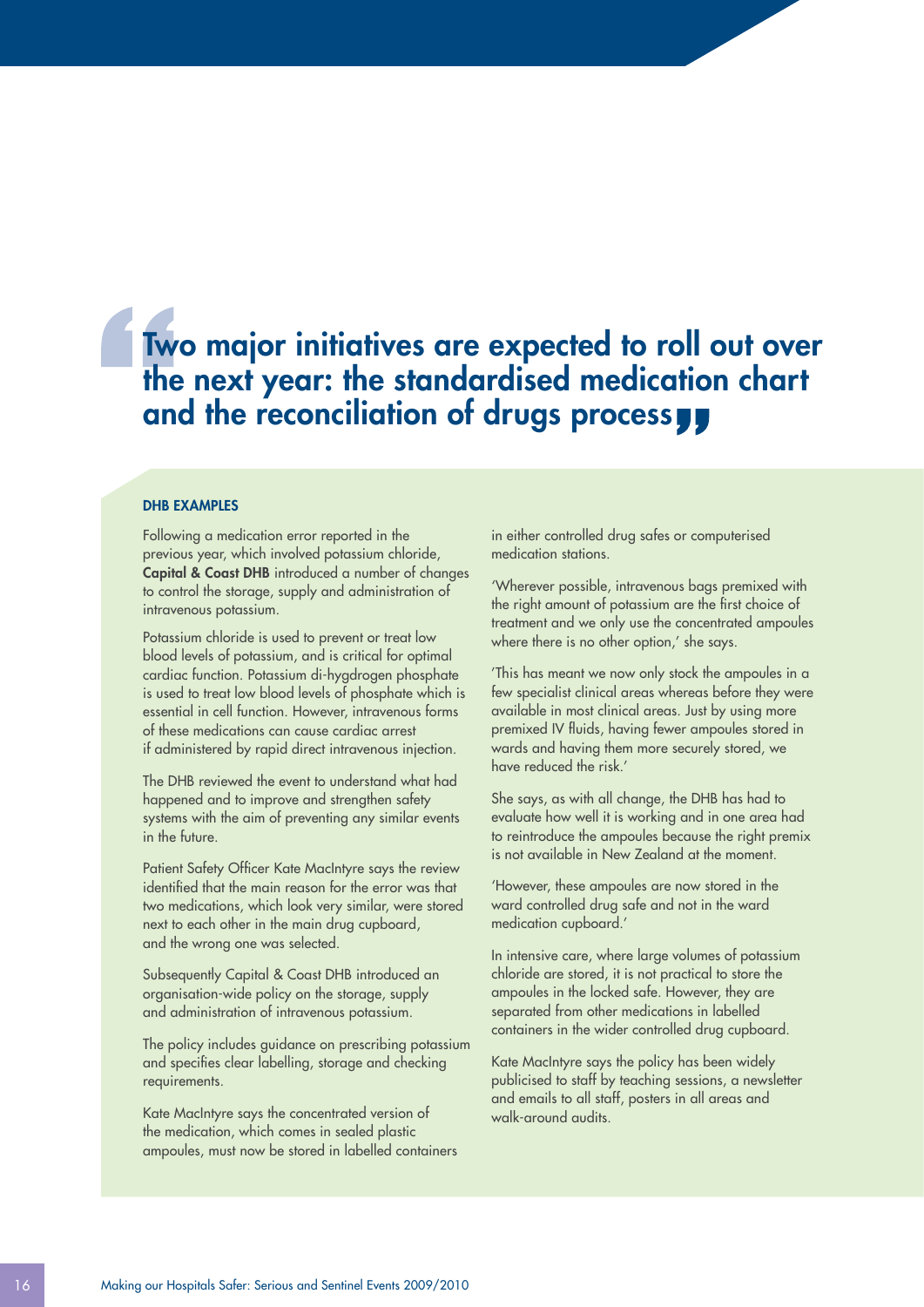

'We also sent a learning report to every DHB so they could understand what happened and apply what we learned and changed here to their DHB if it was relevant.'

Since the introduction of the new policy, no serious adverse events involving potassium have occurred.

Taranaki DHB has taken a systems-wide approach to the process of medication reconciliation when patients arrive and leave Taranaki Base Hospital. The project is set to reduce medication errors, and ensure safer transfer of information relating to medication.

Chief Pharmacist Elizabeth Plant says 'green bags' and a new electronic medication summary service are two tools of the new system.

'Patients are asked to bring their existing medication into hospital with them, and the green bags are for the storage of this medication. The bags are widely used, including by ambulances when they transfer patients to hospital, and by rest homes – which ensure residents' medication is stored in the bags as they are transferred into hospital.'

She says the bags enable clinicians to clearly identify the medication a patient is taking at the time he or she arrives, and to keep this medication separate from hospital-prescribed medication.

'It is vital people bring their medications with them – whether to the emergency department or the wards – and be willing to discuss what they are taking with the doctors,' says Elizabeth Plant.

'The doctors need to accurately know what medications people are taking prior to admission to ensure assessments and treatment can be thorough and accurate.'

The electronic service for medication reconciliation summaries will be introduced in the future. It will involve sending a summary to a patient's GP, highlighting the changes to medication made while the patient is in hospital, the reasons for any change, and any follow-up actions required.

#### More information about REDUCING MEDICATION ERRORS

- Safe and Quality Use of Medicines Group: www.safeuseofmedicines.co.nz
- Safe Medication Management Programme: www.safemedication.org.nz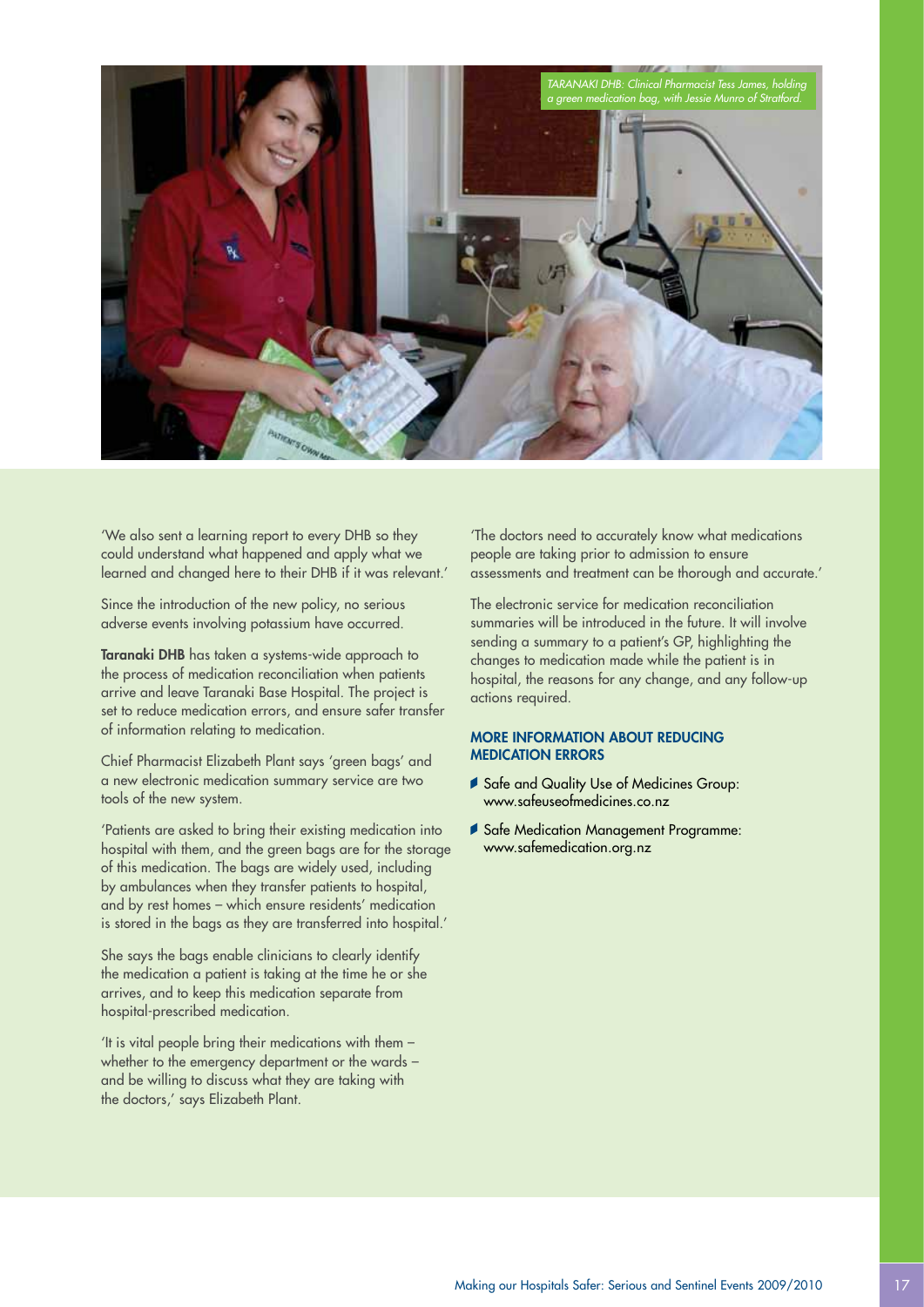## Appendix I **DEFINITIONS**

An adverse event is a health care event causing patient harm that is not related to the natural course of the patient's illness or underlying condition.

A serious adverse event requires significant additional treatment but is not life threatening and has not resulted in major loss of function.

A sentinel adverse event is life threatening, or has led to an unanticipated death or major loss of function.

Open disclosure is the open discussion of adverse events with the affected parties and the associated investigation and recommendations for improvement.

Preventable describes an event that could have been anticipated and prepared for, but that occurs because of an error or some other system failure.

Root cause analysis is a method used to investigate and analyse a serious or sentinel event to identify causes and contributing factors, and to recommend actions to prevent a recurrence.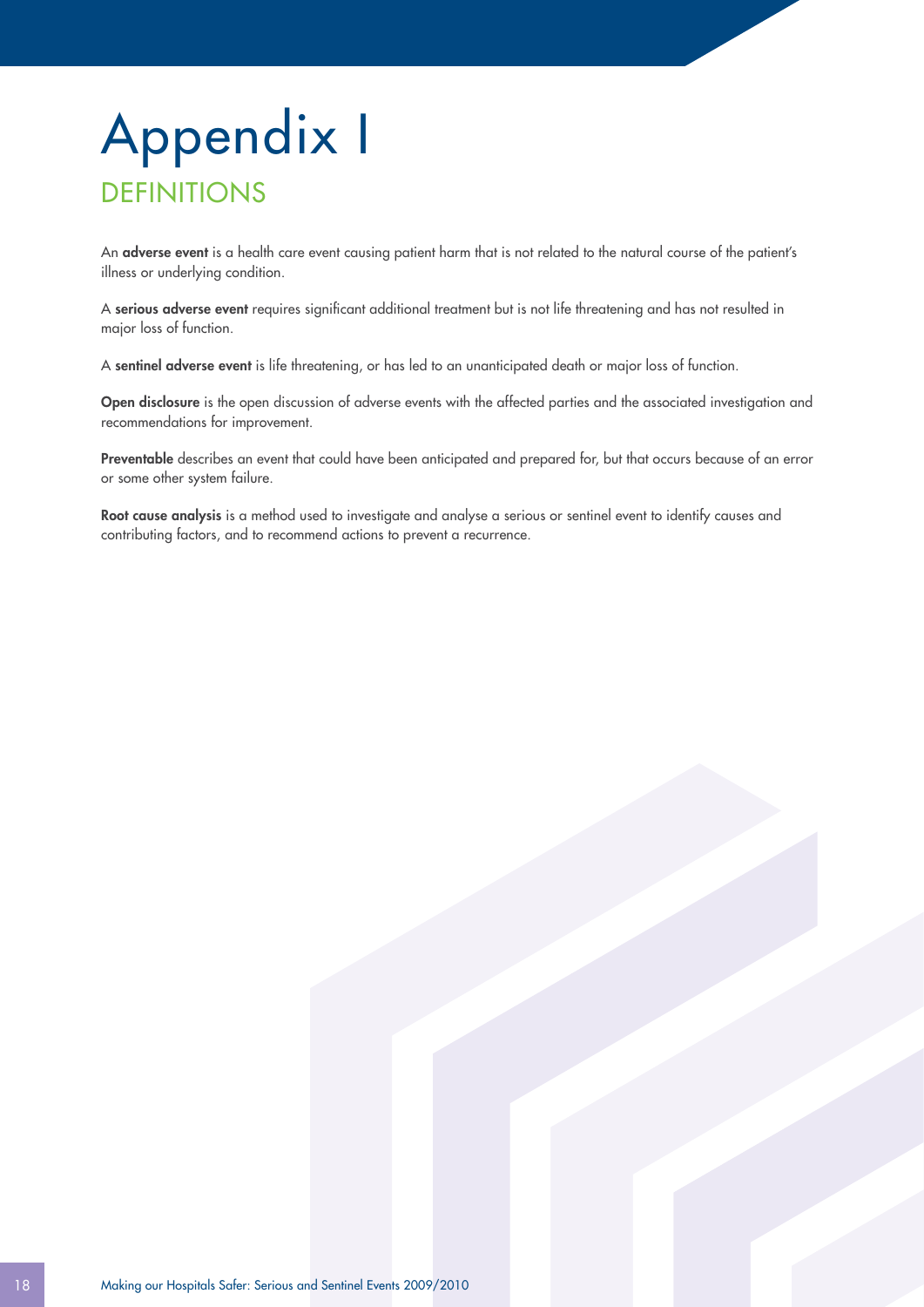## Appendix II DHBS USING THE WORLD HEALTH ORGANIZATION SAFE SURGERY CHECKLIST IN SOME OR ALL HOSPITALS

Northland DHB Waitemata DHB Auckland DHB Counties Manukau DHB Waikato DHB Bay of Plenty DHB Lakes DHB Tairawhiti DHB MidCentral DHB Taranaki DHB Whanganui DHB Hutt Valley DHB Wairarapa DHB Capital & Coast DHB Nelson Marlborough DHB West Coast DHB Canterbury DHB South Canterbury DHB Southern DHB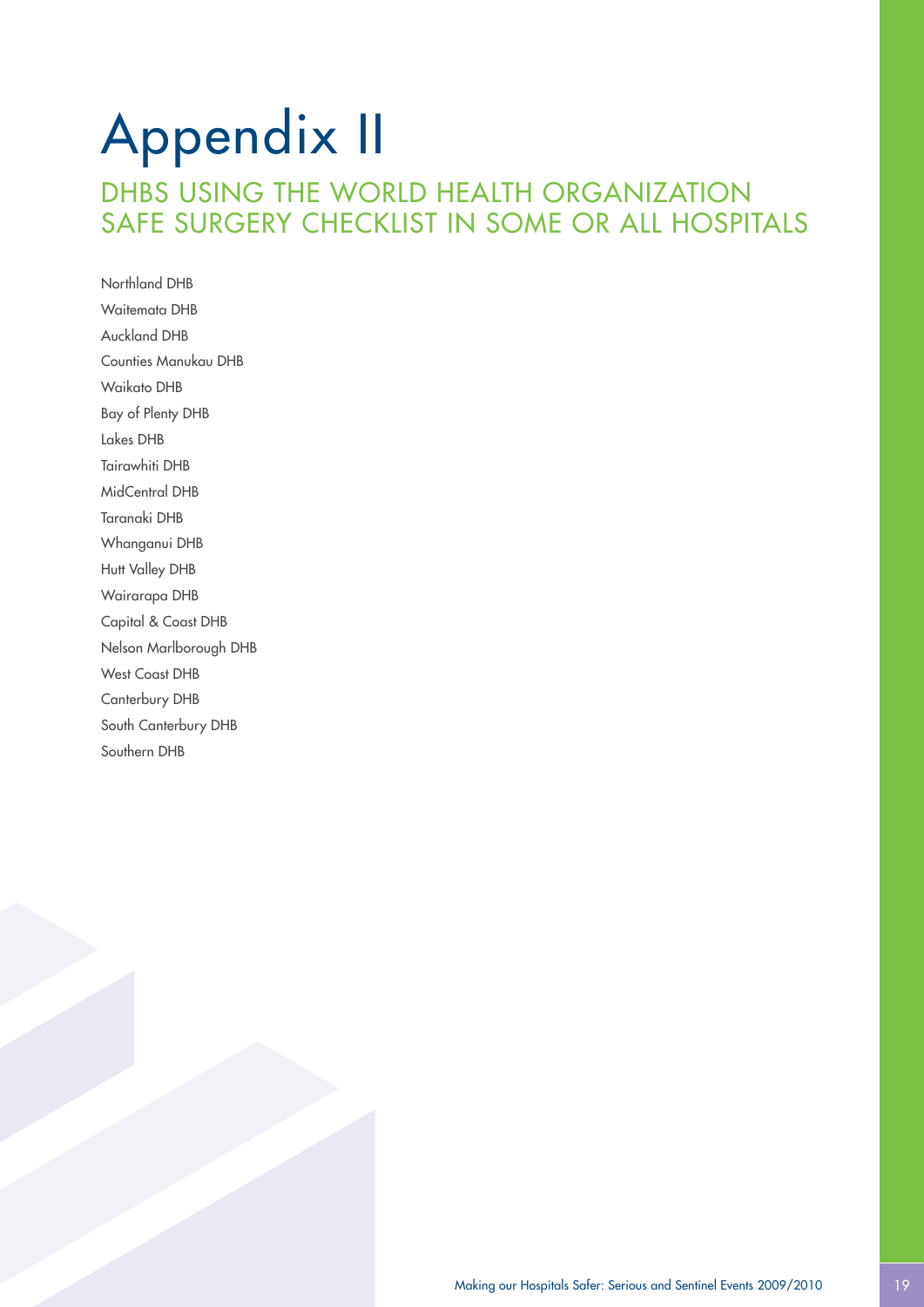## Appendix III MEMBERS OF THE HEALTH QUALITY & SAFETY COMMISSION

#### Professor Alan Merry (Chair)

Professor Alan Merry is the Head of Department for Anaesthesiology at the University of Auckland's School of Medicine. He is a practising cardiac anaesthetist and chronic pain specialist, and works with patients in routine surgical settings (in public and in private), in life-threatening medical emergencies and in managing chronic illness.

He currently chairs the Quality and Safety Committee of the World Federation of Societies of Anaesthesiologists, and has worked with the World Health Organization as the anaesthesia lead of the Safe Surgery Saves Lives initiative. He is involved with a follow-up project with these (and other) organisations to improve the safety of anaesthesia worldwide through enhanced standards, technology and education.

Professor Merry has a long-standing interest in safety and quality in health care: he co-chaired the New Zealand Medical Law Reform Group in the 1990s, and has conducted research into various aspects of safety in anaesthesia and surgery. He co-authored the book *Safety and Ethics in Healthcare: A guide to getting it right*.

#### Dr Peter Foley (Deputy Chair)

Dr Peter Foley brings a valuable mix of experience to this role. He has dealt with health systems extensively at a 'big picture' level, while also continuing to work as a GP, based in Hawke's Bay.

Dr Foley is the current chair of the New Zealand Medical Association – a role that requires high-level abilities in planning and managing systems, while working in close affiliation and alignment with other key medical organisations such as the Royal New Zealand College of General Practitioners and the New Zealand Council of Medical Colleges.

#### Mrs Shelley Frost

A registered nurse with significant experience in primary health care, Shelley Frost is the current deputy chair and Executive Director (Nursing) of General Practice New Zealand, and also a member of the General Practice Leaders' Forum, and the Canterbury General Practice Group.

Her involvement in those roles builds on her strong clinical governance and leadership skills. She is the Director of Nursing at Pegasus Health, an executive role with responsibility for the provision of professional and clinical nursing leadership. She is also deputy chair of the Canterbury DHB's Clinical Board, and a trustee of Partnership Health Canterbury Primary Health Organisation.

#### Dr David Galler

Dr David Galler is an intensive care specialist at Middlemore Hospital in Manukau City. Prior to this he was principal medical advisor to the Minister of Health at the Ministry of Health, and Clinical Director of Acute Care at Middlemore Hospital.

A past President of the Association of Salaried Medical Specialists, Dr Galler has worked extensively on quality and safety issues in recent years through a close involvement in the Ministry of Health's Quality Improvement Committee – the predecessor of the current Health Quality & Safety Commission.

#### Dr Peter Jansen

Dr Peter Jansen, of Ngati Raukawa descent, is a senior medical advisor to ACC. He has extensive experience as a teacher, researcher and health management advisor for Mauri Ora Associates, experience as a GP in Papakura and Whangamata, and is a former medical director of Boehringer Ingelheim (NZ) Limited, a multinational pharmaceutical company.

He has published a number of papers relating to cultural competence in health care, and led the development of guidelines on cultural competence for health related organisations in New Zealand. He received the award of Distinguished Fellow of the Royal New Zealand College of General Practitioners for his work in this area.

Dr Jansen's previous appointments have included being deputy chairperson of Counties Manukau DHB and a board member of MidCentral Health. He was also an inaugural director of ProCare IPA, a director of Quality Health NZ (formerly the NZ Council of Healthcare Standards) and clinical director of Te Kupenga o Hoturoa Primary Health Organisation.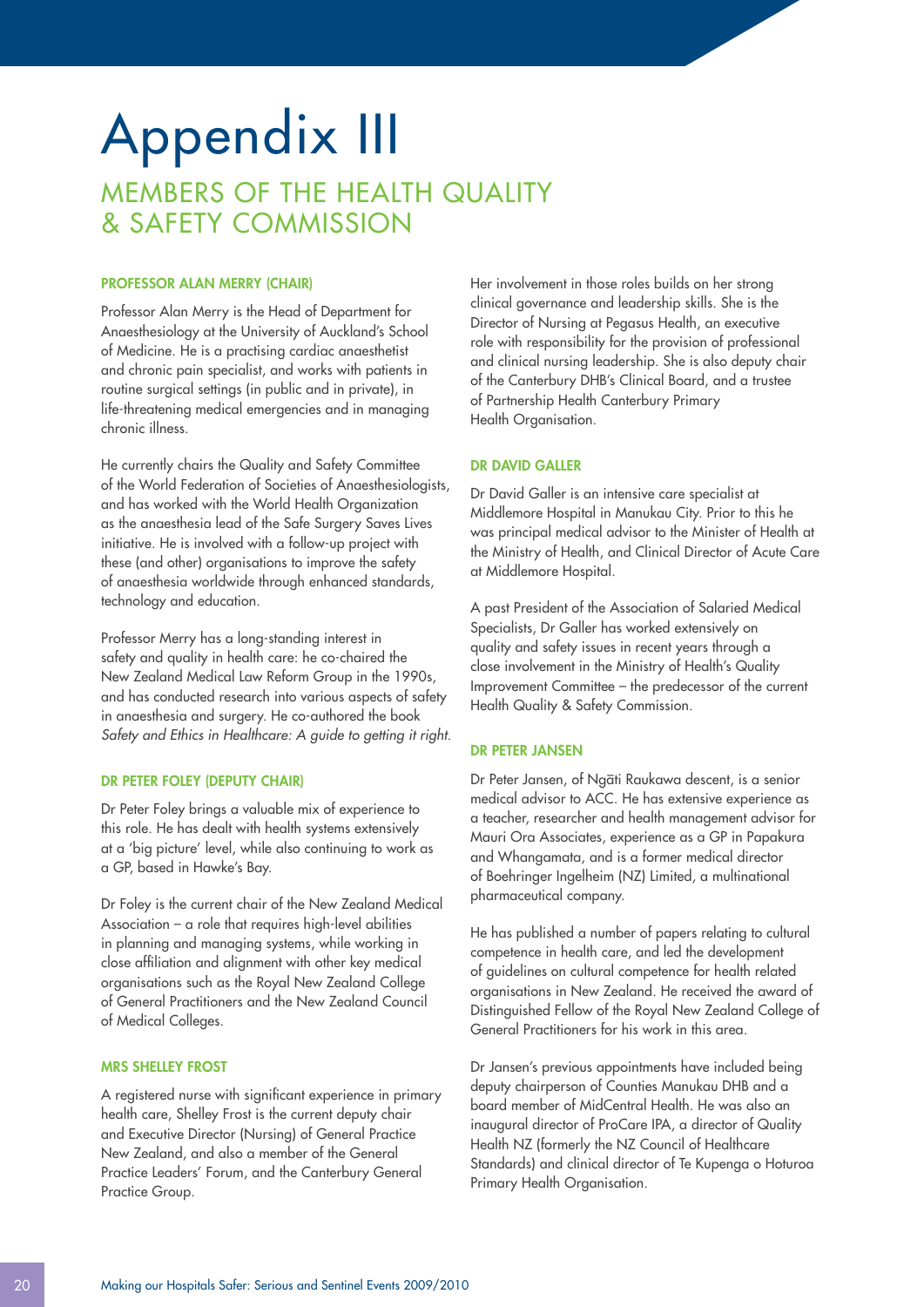

*Dr Peter Foley*





*Dr David Gall* 



Dr Peter Jans







#### Mr Geraint Martin

Geraint Martin has more than two decades of experience in health management, and is the current chief executive officer of Counties Manukau DHB, a role he has held since 2006

He has extensive experience in key health governance roles – and has held posts as Director of Health and Social Care Strategy for the Welsh Assembly Government and Chief Executive of Kettering General Hospital in Northamptonshire.

Mr Martin has developed and implemented clinical quality improvement programmes in both the United Kingdom and New Zealand. At Counties Manukau DHB he leads the Clinical Leadership Team which is developing wholeof-system changes to the way hospitals work. He has established a Centre for Health Services Innovation led by New Zealand's first chair in Health Innovation and Improvement. He also helped lay the foundations of the 'Saving 100 lives' campaign in Wales, which used clinical quality improvement across an entire national health care system to drive patient safety.

#### Mrs Anthea Penny

Anthea Penny is a qualified health professional, an experienced chief executive in the New Zealand health sector and a management consultant. She is director of R H Penny Ltd, Australasia and, as the Australasian agent for the NHS Institute of Innovation and Improvement (Service Transformation), she is responsible for the Institute's commercial affairs and relationships in New Zealand and Australia. She is also the inaugural recipient of the 2004 New Zealand Institute of Health Management Silver Fern Award for Excellence in Health Service Management.

Since 1993 Mrs Penny has worked as a management consultant, with national and regional funders and service providers of health care, aged care and rehabilitation in New Zealand and Australia. Her main role has been to review and improve organisational performance and to develop health policy and strategy across the service delivery spectrum.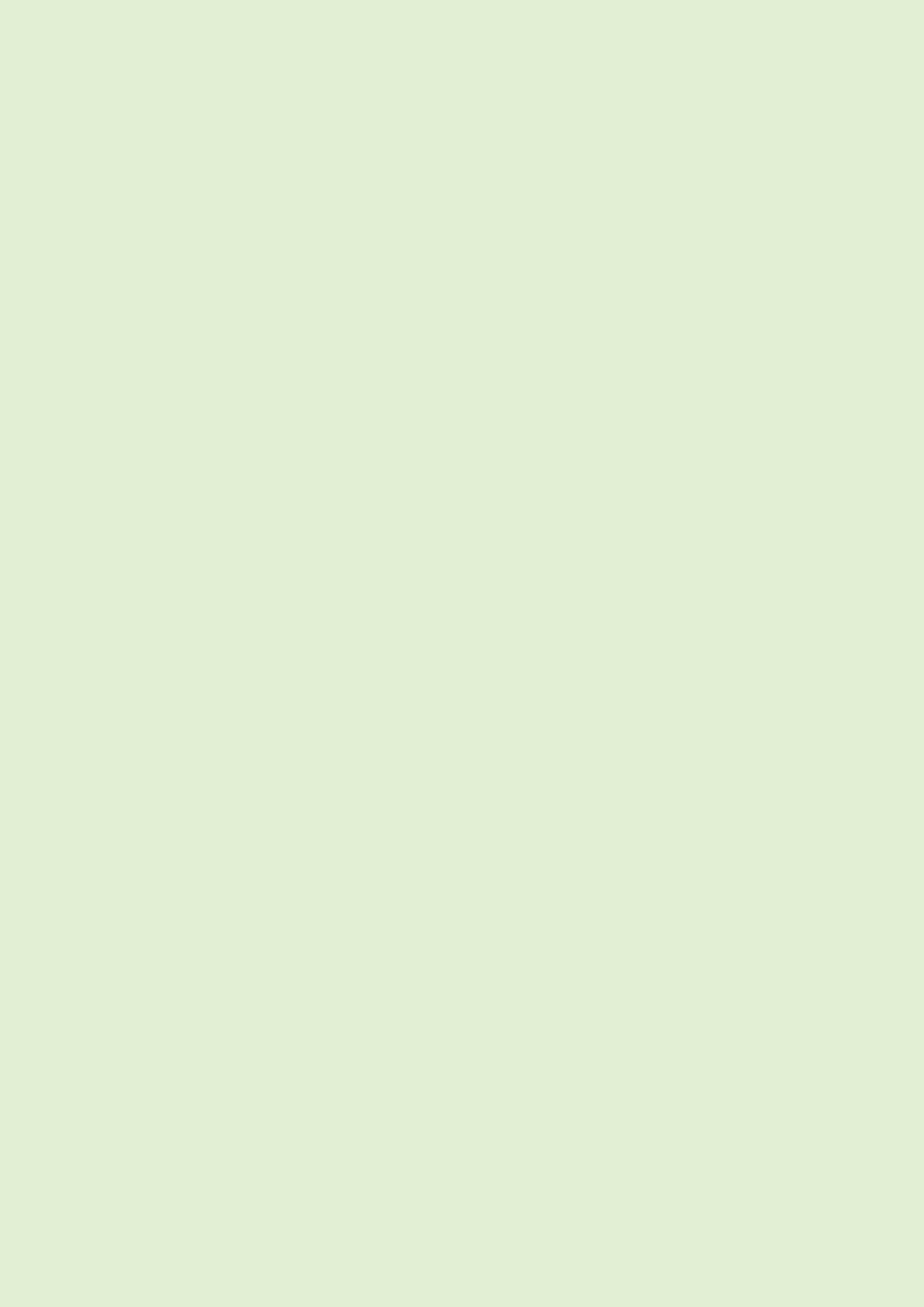